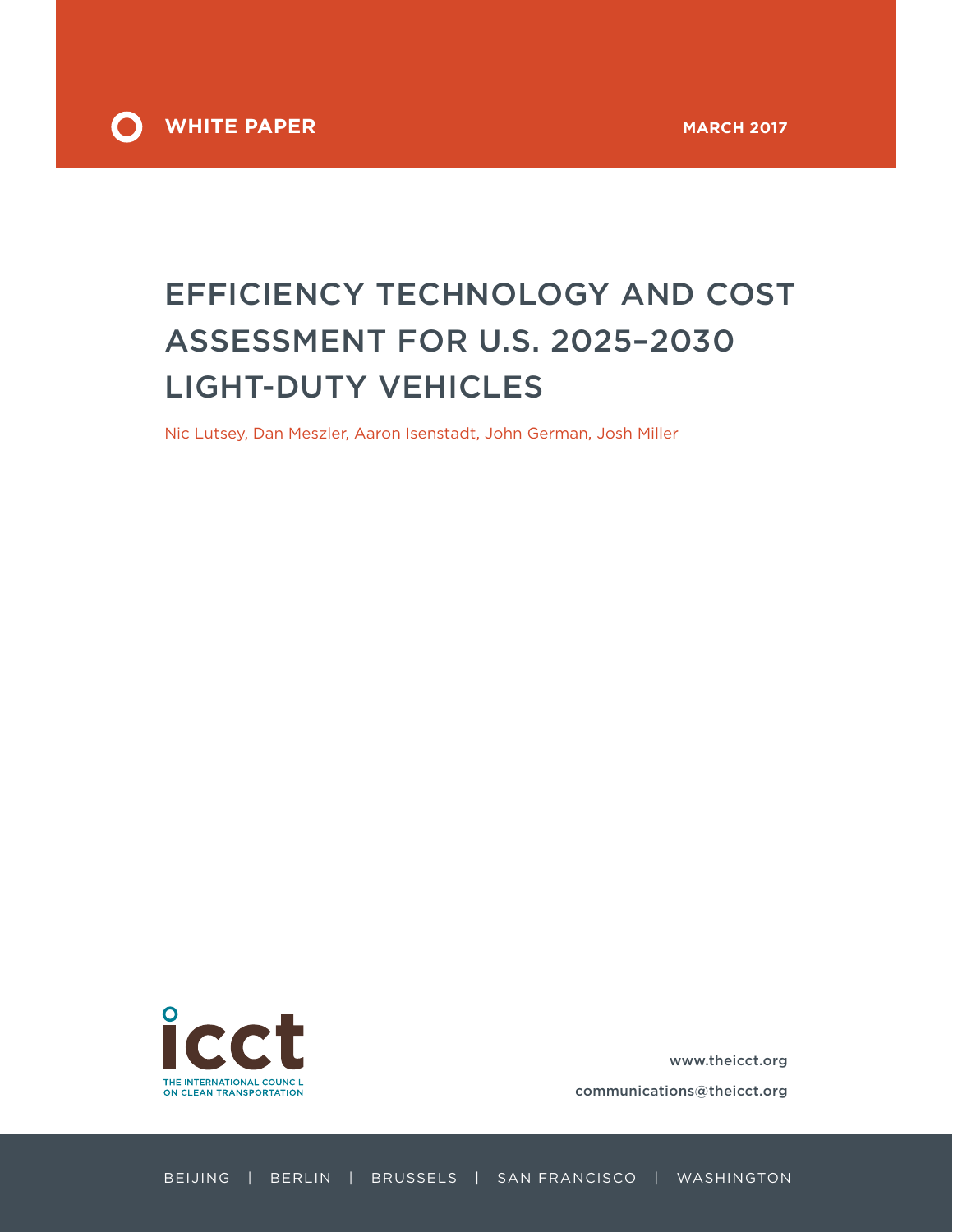### ACKNOWLEDGMENTS

The authors are grateful for contributions from various automotive suppliers that provided input in the efficiency technology series published by the International Council on Clean Transportation. Francisco Posada provided advice and support on fleet technology modeling. Fanta Kamakaté, Anup Bandivadekar, Francisco Posada, Therese Langer, and Dave Cooke provided critical reviews on an earlier version of the report. Their reviews do not imply endorsement, and any errors are the authors' own.

International Council on Clean Transportation 1225 I Street NW Suite 900 Washington, DC 20005 USA

[communications@theicct.org](mailto:communications%40theicct.org?subject=) |<www.theicct.org>| [@TheICCT](https://twitter.com/TheICCT)

© 2017 International Council on Clean Transportation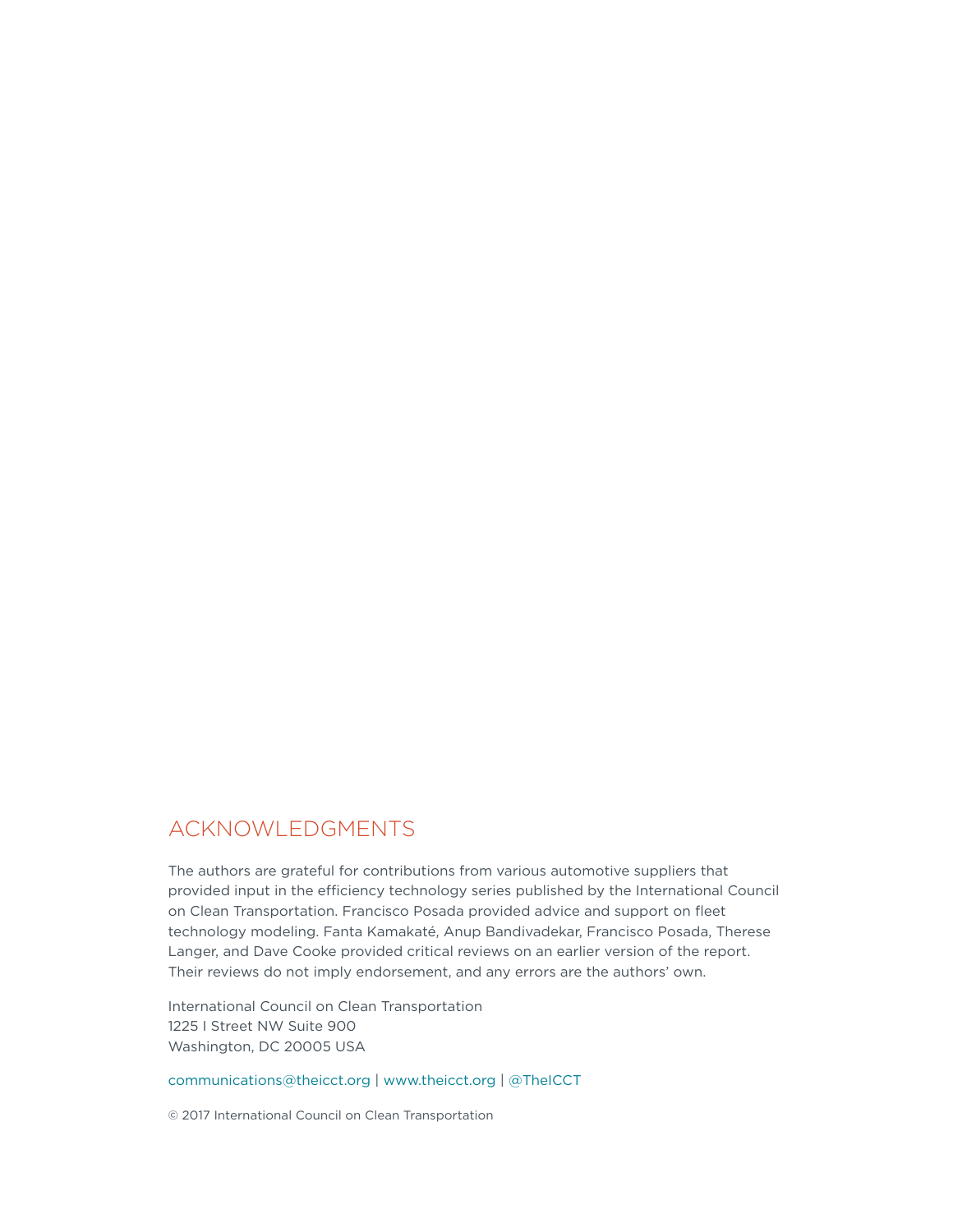# TABLE OF CONTENTS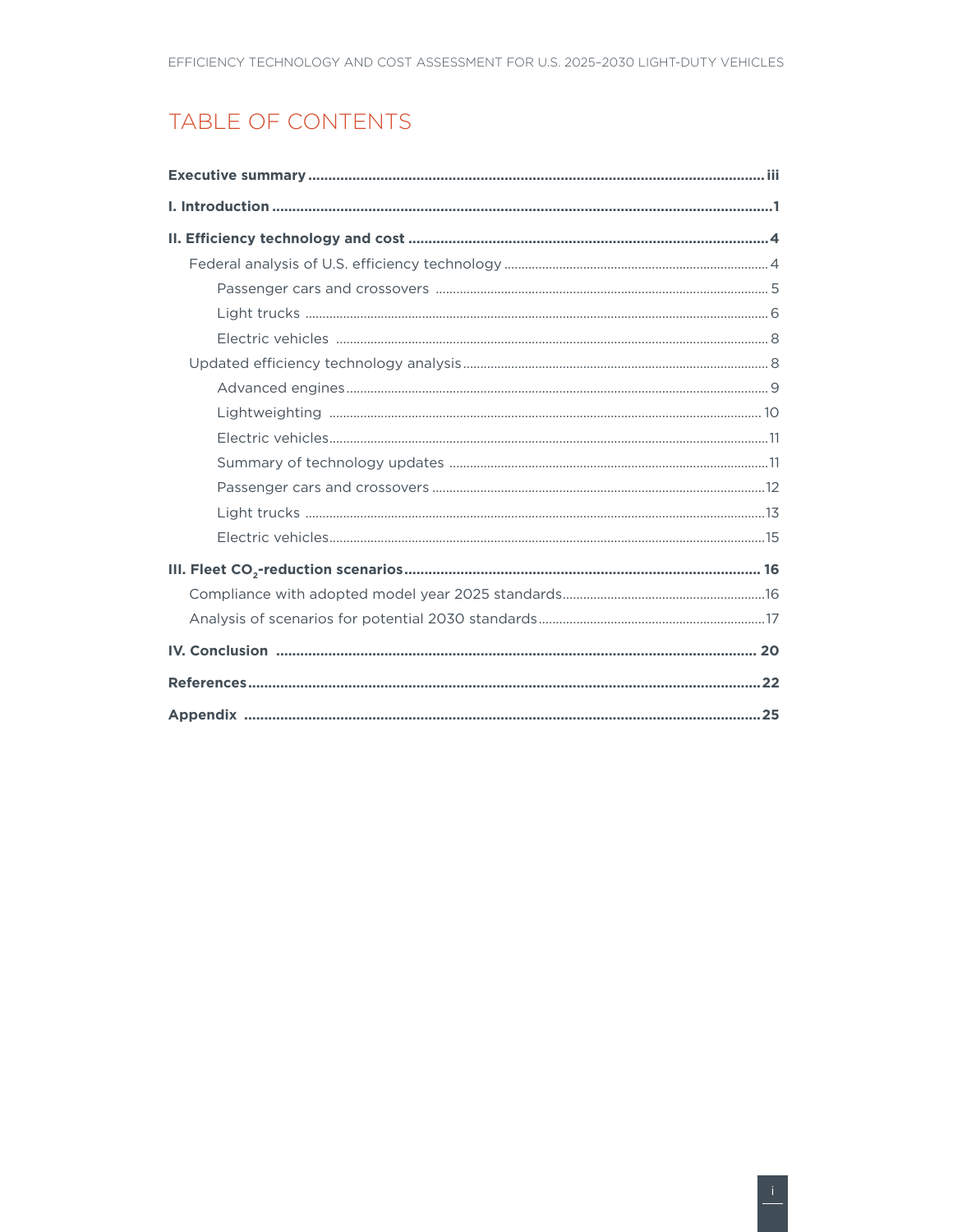# LIST OF FIGURES

| Figure ES-1. Vehicle price increases from using increased vehicle efficiency             |  |
|------------------------------------------------------------------------------------------|--|
| Figure 1. Historical and adopted regulatory test cycle and consumer label fuel           |  |
| Figure 2. Lowest cost efficiency technology progression for CO <sub>2</sub> reduction in |  |
| Figure 3. Lowest cost efficiency technology progression for CO <sub>2</sub> reduction in |  |
| Figure 4. Lowest cost efficiency technology progression for CO <sub>2</sub> reduction in |  |
| Figure 5. Lowest cost efficiency technology progression for CO <sub>2</sub> reduction in |  |
| <b>Figure 6.</b> Battery electric vehicle cost in 2025 for low, mid, and high electric   |  |
| <b>Figure 7.</b> Vehicle price increases from using increased vehicle efficiency         |  |

# LIST OF TABLES

| <b>Table 1.</b> Summary of technology fuel consumption reduction and direct<br>manufacturing cost input differences between U.S. EPA final determination |     |
|----------------------------------------------------------------------------------------------------------------------------------------------------------|-----|
|                                                                                                                                                          | -12 |
|                                                                                                                                                          |     |
| <b>Table 3.</b> Technology penetration to meet adopted 2025 standards and achieve                                                                        |     |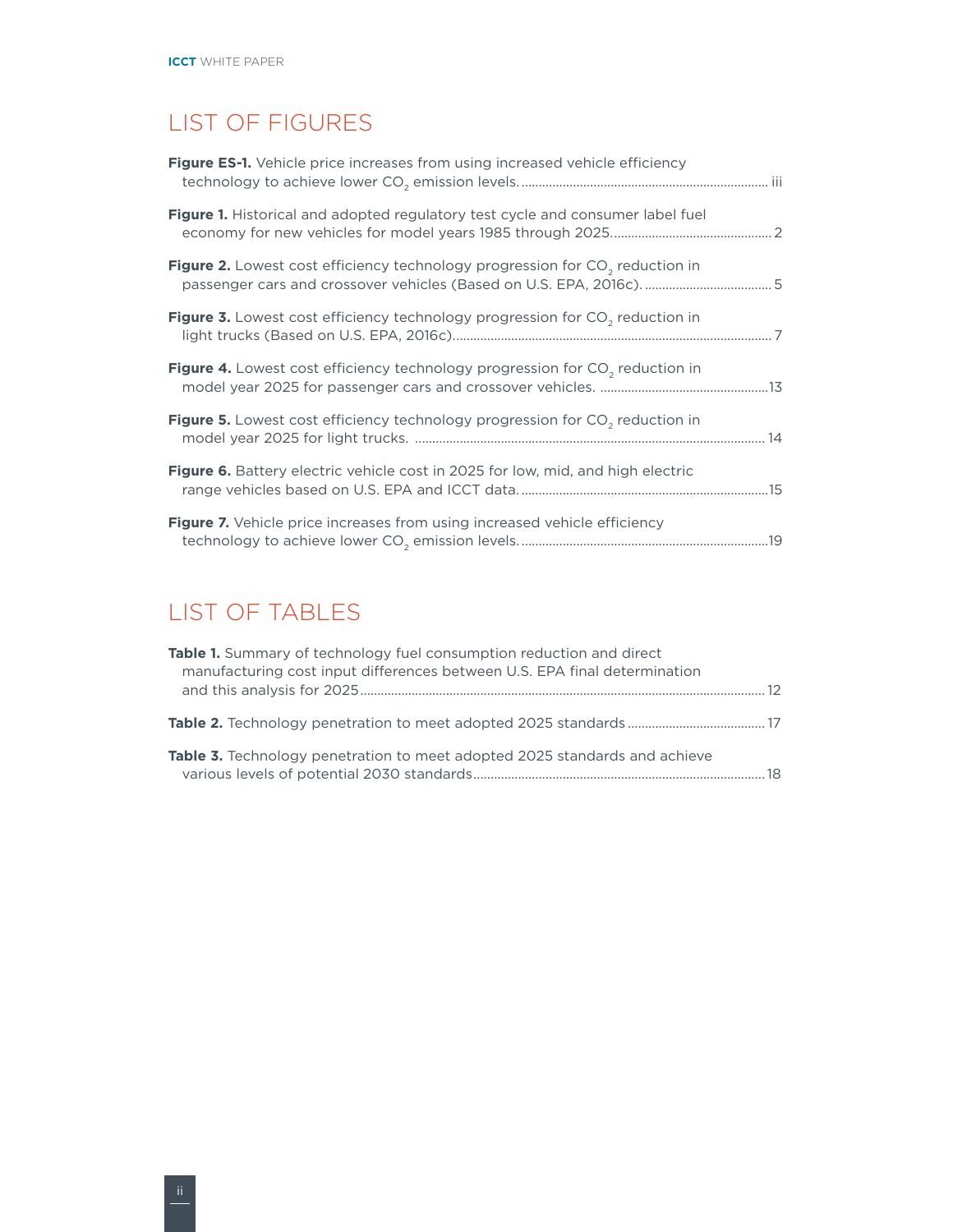## <span id="page-4-0"></span>EXECUTIVE SUMMARY

Understanding advanced vehicle efficiency technologies and their potential to reduce oil use and emissions is critical, as governments around the world continue to seek ways to accelerate their deployment through regulatory efficiency standards. The three largest automotive markets, the U.S., Europe, and China, are in various stages of development toward meeting 2025 efficiency standards. Key questions include how much efficiency technology is available to improve internal combustion vehicles, how much the fleet will need to transition to electric vehicles to meet efficiency and carbon dioxide  $(CO<sub>2</sub>)$  targets, and what the associated costs are.

This report analyzes emerging vehicle efficiency technologies, their ability to achieve lower emission levels, and their costs in the 2025–2030 time frame. The analysis is focused on providing an update to the U.S. midterm evaluation regulatory analysis for new 2025 vehicles, as well as estimating the potential and cost of continued improvements through 2030. The analysis builds on the extensive U.S. government agency technology inputs, state-of-the-art modeling, and underlying peer-reviewed reports. We make updates for the latest research on emerging technologies, including cylinder deactivation, hybridization, lightweighting, and electric vehicles, based on the research literature, simulation modeling, and auto industry developments.

Figure ES-1 shows the reduction of new light-duty vehicle regulatory CO<sub>2</sub> emission levels analyzed in this assessment, along with the associated increase in vehicle prices attributable to the efficiency technology. We assess increased consumer label fuel economy from 26 mpg in 2016, to 35 mpg in 2025, to 42–46 mpg by 2030. These fuel economy levels are achieved based on sustained 4%–6% annual reduction of fuel use per mile with incremental technology additions that do not compromise vehicle size or utility at an incremental cost of \$800–\$1,300 from 2025 to 2030. The resulting trajectory would reduce CO<sub>2</sub> emissions by half and increase fuel economy by more than 60% from 2016 through 2030. Based on a detailed analysis of the efficiency technologies used to achieve these lower CO<sub>2</sub> emission levels, vehicle prices would increase by about 5% by 2030.



**Figure ES-1.** Vehicle price increases from using increased vehicle efficiency technology to achieve lower CO<sub>2</sub> emission levels.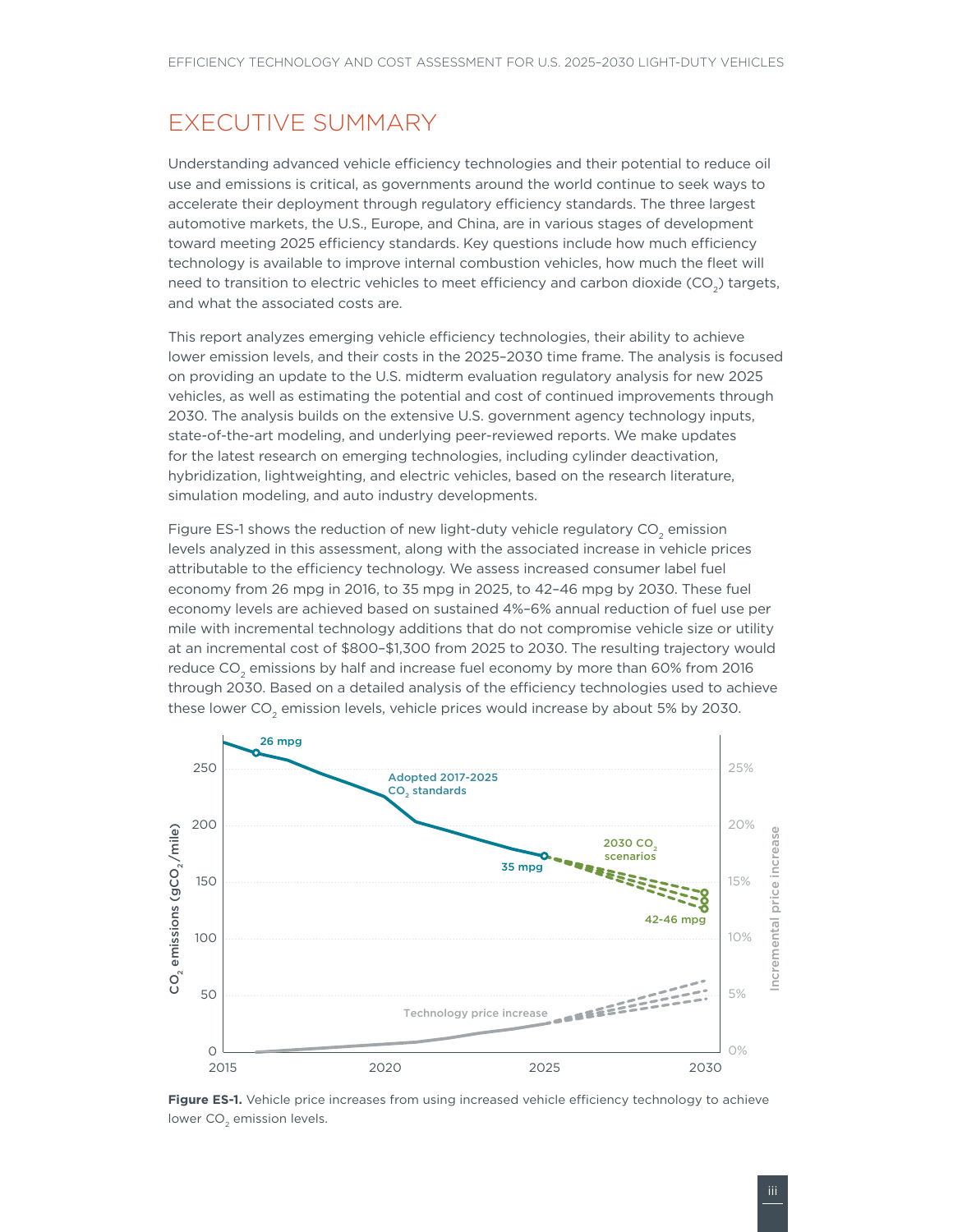This analysis explores the deeper technology implications of the shift to increased efficiency and lower  $CO<sub>2</sub>$  emissions in the 2025-2030 time frame. We highlight the following three findings:

*Conventional vehicles could dominate in the near term***.** Emerging technologies are expanding the internal combustion vehicle efficiency frontier. Our analysis indicates 8%–10% greater efficiency improvement is available and cost effective for vehicles by 2025, compared to the latest U.S. regulatory analysis. Continually improving technologies such as cylinder deactivation, high compression Atkinson cycle engines, lightweighting, and mild hybridization will allow internal combustion to dominate automakers' strategies to comply with adopted 2025 standards.

*Previous costs of compliance have been greatly overestimated.* Technology costs continue to decrease, proving that previous estimates, including those made by the federal regulatory agencies, have been too conservative. State-of-the-art engineering studies and emerging supplier technology developments indicate that costs for lightweighting, direct injection, and cooled exhaust gas recirculation will be reduced by hundreds of dollars, and electric vehicle costs will drop by thousands of dollars per vehicle by 2025. Including these latest efficiency developments, compliance costs for the adopted 2025 standards will be 34%–40% lower than projected in the latest U.S. midterm evaluation regulatory analysis.

*Progress can continue at the same rate out to 2030***.** Standards that get progressively more stringent, at 4%–6% lower fuel use per mile annually from 2025 to 2030, can be achieved cost-effectively. Such standards would result in modest, gradual vehicle price increases through 2030, and with two to three times greater consumer fuel savings than costs. Such 2030 standards could be achieved mostly with advanced combustion technology, while also initiating the wider launch of plug-in electric vehicles to 13%–23% of the new vehicle fleet. Such standards would shift the new vehicle fleet from 26 miles per gallon in 2016 up to 42–46 miles per gallon by 2030.

We note several additional implications of the results. This technology assessment indicates that the average payback period will become even more advantageous to first vehicle owners than the regulatory agencies indicated. Further consumer analysis ideally would investigate any such payback implications, as well as possible increases in vehicle sales and positive effects on jobs. We also suggest further investigation into how best to integrate and credit electric vehicles in the regulation, considering their 2020–2030 inflection point. A broader investigation of the effects of this work internationally also would be warranted. Many regulatory agencies around the world are researching potential 2025–2030 standards that extend their currently adopted regulations. The expanding opportunities for advanced combustion, hybridization, and plug-in electric vehicle technologies affect all these markets. Adoption of progressive, harmonized, long-lead-time standards around the world would ensure that technology is widely deployed and would further reduce technology costs. This, in turn, would allow for greater and more cost-effective emission-reduction and oil-saving benefits.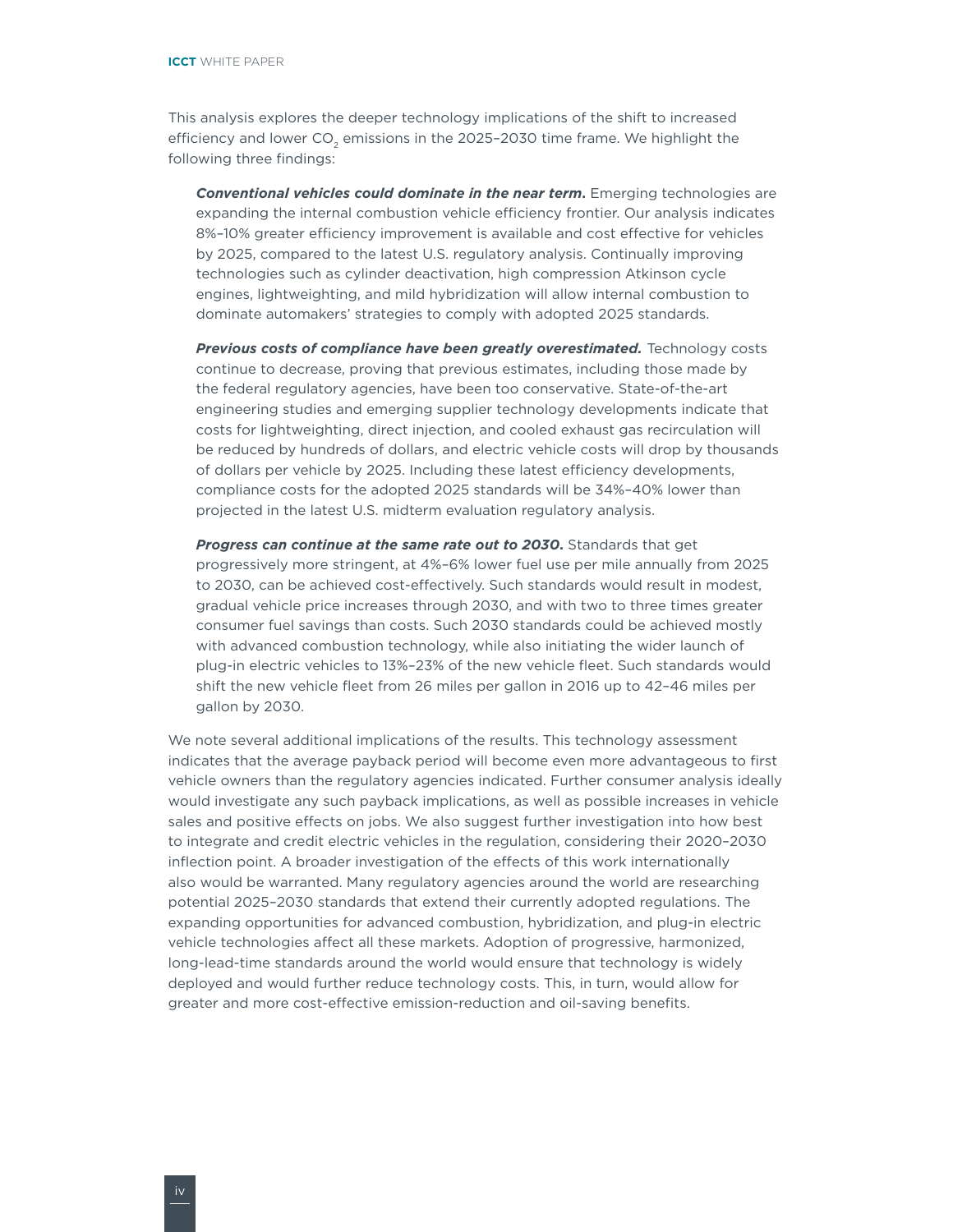### <span id="page-6-0"></span>I. INTRODUCTION

Governments around the world are promoting clean vehicle technology to help achieve their climate, clean air, oil dependence, renewable energy, and industrial development goals. Among the more prominent strategies to reduce transport emissions and oil use are regulatory performance standards that require vehicles to reduce emissions over time through continued development and application of efficiency technologies. Exactly which technologies are deployed, and how quickly, depends on many complex factors related to companies' technology decisions, supporting policy, and consumer demand.

The automobile industry is global, with major automakers producing and selling many of the same models and technologies across multiple continents. Governments around the world are increasingly recognizing this global technology development with regulations that promote similar technologies on similar timescales to achieve their energy and environmental goals. This global context has given rise to similar regulatory standards, adopted with 5–10 years lead time, that typically require new vehicles to achieve 3%–5% lower energy use per mile each year (International Council on Clean Transportation [ICCT], 2016). Regulatory efficiency and carbon dioxide (CO<sub>2</sub>) standards now encompass about 80% of the world automobile market (Miller & Façanha, 2014). Such standards primarily promote more efficient engines, transmissions, accessories, lightweighting, aerodynamics, and tires. From 2025 on, electric vehicles could play a more widespread role in automakers' longer-term technology plans.

Based on efficiency standards adopted in 2012, the U.S. automobile market has had long-term regulatory certainty to guide automakers' efficiency technology investments through 2025. Adopted after extensive technical analysis and automaker input, these regulations apply to new vehicles sold in the U.S. through model year 2025. These standards were co-developed by three government authorities: the U.S. Department of Transportation, the U.S. Environmental Protection Agency (U.S. EPA), and the California Air Resources Board (CARB). The adopted 2025 standards received commitments by 15 major automobile manufacturers (BMW, Fiat-Chrysler, Ford, General Motors, Honda, Hyundai, Kia, Jaguar Land Rover, Mazda, Mitsubishi, Nissan, Subaru, Tesla, Toyota, Volvo) (U.S. EPA, 2011). These companies represent approximately 90% of the U.S. automobile market.

Figure 1 illustrates new U.S. vehicle fuel economy from 1985 through 2016, with projections through 2025 based on the adopted standards. The figure shows the regulatory test cycle fuel economy and the consumer label fuel economy. In both the figure and the analysis below, we assume that real-world consumer label fuel economy will remain 23% lower than the regulatory test cycle fuel economy, due to factors like greater real-world acceleration and operating in hot and cold temperatures (see U.S. EPA, 2016c). As shown, with the adopted standards, average new vehicle fuel economy as seen on consumer labels has increased from 19 miles per gallon (mpg) in 2004, the year California adopted standards though 2016, to 26 mpg in 2016, representing a 2.4% annual increase.

The standards are indexed to vehicle footprint, and therefore are designed to accommodate shifts in the market while still requiring more efficiency technology across all vehicle types. For the broader market context, over the 2011–2016 period, automobile fuel economy has increased by 14%, auto sales have increased by more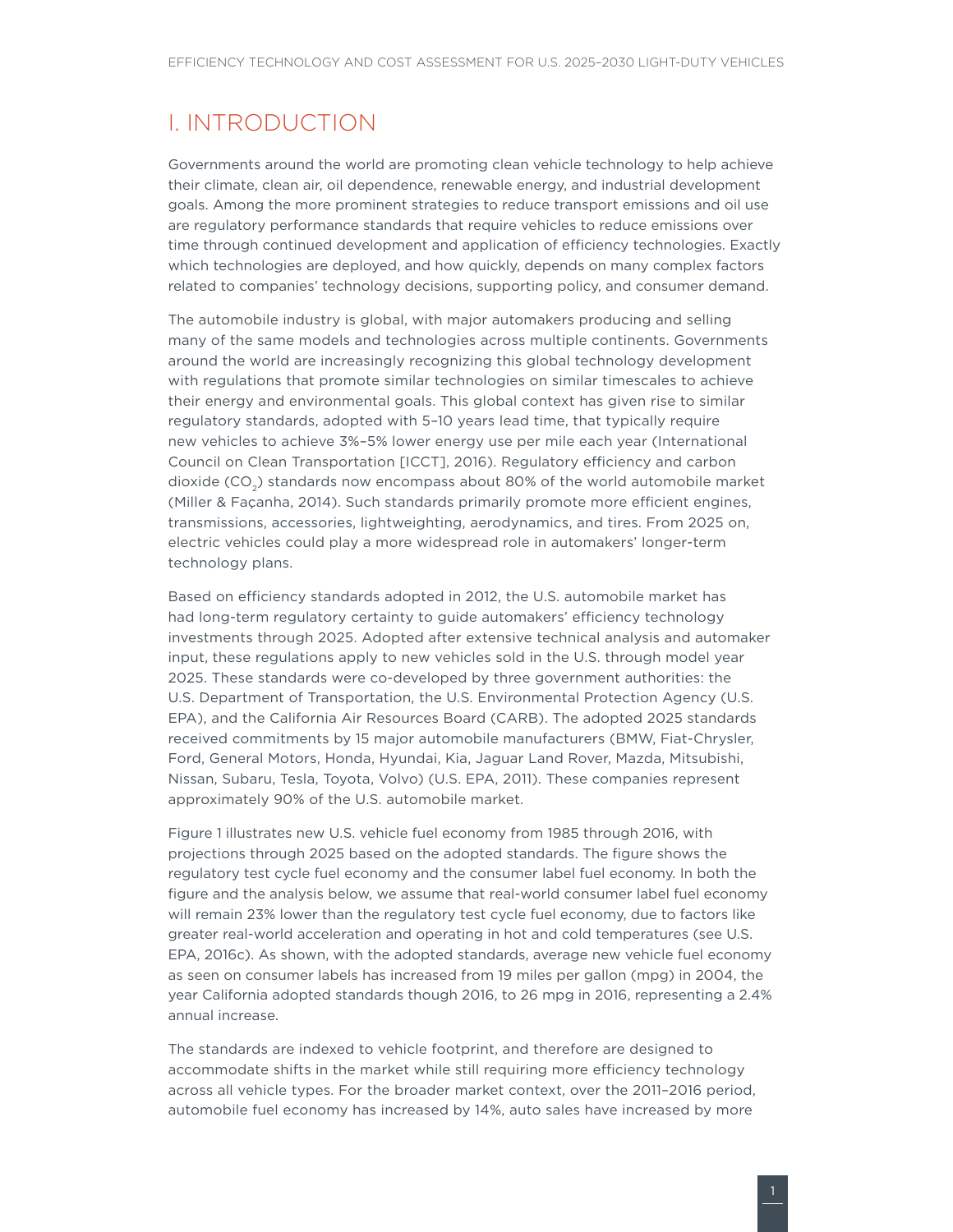<span id="page-7-0"></span>than 40%, and vehicle footprint and power have remained approximately the same (U.S. EPA, 2016a). For each of the first four years of the U.S. EPA CO<sub>2</sub> standards, the industry has outperformed the standard and has carried a major credit balance into future years (U.S. EPA, 2016b).



**Figure 1.** Historical and adopted regulatory test cycle and consumer label fuel economy for new vehicles for model years 1985 through 2025.

The future fuel economy levels shown in Figure 1 assume that all manufacturers comply with the adopted standards and do so with full use of air-conditioning credits. The 2025 projection also assumes a split of 53% passenger cars and 47% light trucks, based on a moderate increase in the light truck mix, up from 43% in 2015. This car-truck split includes the regulatory distinction where most smaller two-wheel-drive sport utilities are classified as cars within the regulation. As shown, with the adopted standards, average new vehicle fuel economy as shown on consumer labels would increase from 26 mpg in 2016 to 35 mpg in 2025, representing a fuel economy increase of 38%, or 3.6% annual improvement on average. We assume, as the regulatory agencies do, that automakers will fully utilize the alternative refrigerant and efficiency air-conditioning system credits from 2021 on. Excluding the air-conditioning credits, the associated  $CO<sub>2</sub>$  emission reduction on new vehicles from 2016 to 2025 would be 29%, or 3.7% annually.

Yet there are many questions going forward about how the 2025–2030 efficiency might evolve beyond the adopted 2025 standards. Following the United States' best-practice precedent for providing extended lead time to invest in the next generation of efficiency technologies, regulators would have to adopt 2030 standards by 2018 (Lutsey, 2012). U.S. EPA has finalized its 2025 standards, and the National Highway Traffic Safety Administration (NHTSA) is working on its midterm evaluation toward implementing 2022–2025 standards (U.S. EPA, 2016c; U.S. EPA, 2017a; NHTSA, 2017). In addition, how California could move toward new standards that apply to 2026 through 2030 new vehicles while federal agencies continue to review 2025 standards further increases this uncertainty (CARB, 2016). Among the most prominent technical questions are which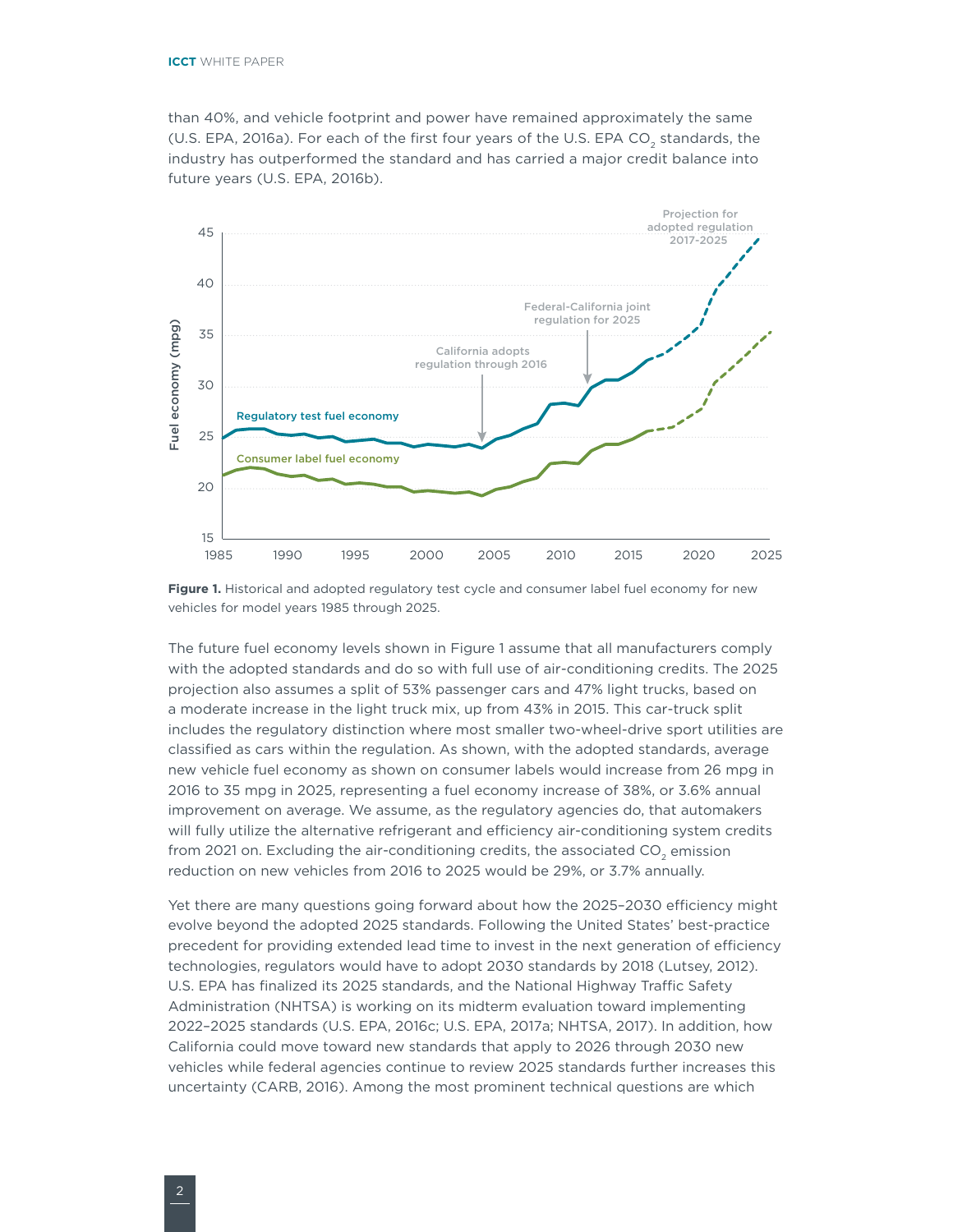technologies are available and which technologies will be most cost-effective in meeting more stringent standards over time.

This report assesses the technology potential and associated costs of meeting the adopted 2025 efficiency standards and further post-2025 efficiency improvements. We start from the most comprehensive and detailed assessments of 2025 technologies, including the vehicle simulation and engineering teardown analysis that were part of the U.S. midterm evaluation regulatory analysis. We then update that analysis to incorporate the impact that the latest emerging technology developments are likely to have on technology potential and cost in the 2025 to 2030 time frame.

This analysis includes two main elements. The first element, in section II, develops technology-cost curves, evaluating the incremental cost of increasing vehicle efficiency technology in the model year 2025 time frame. As part of this, we also assess the potential for further technical improvements to achieve lower fuel consumption and CO<sub>2</sub> levels in the model year 2030 time frame. These incorporate information from the U.S. EPA's latest final determination and supplier input received through the ICCT's technical briefing series with automotive suppliers. The second element, summarized in section III, entails using the ICCT-updated vehicle technology costs on a fleet level. This element uses the Optimization Model for Reducing Emissions of Greenhouse Gases from Automobiles (OMEGA) framework (U.S. EPA, 2017d) to estimate the cost of complying with potential 2025–2030 standards across the diverse vehicle fleet.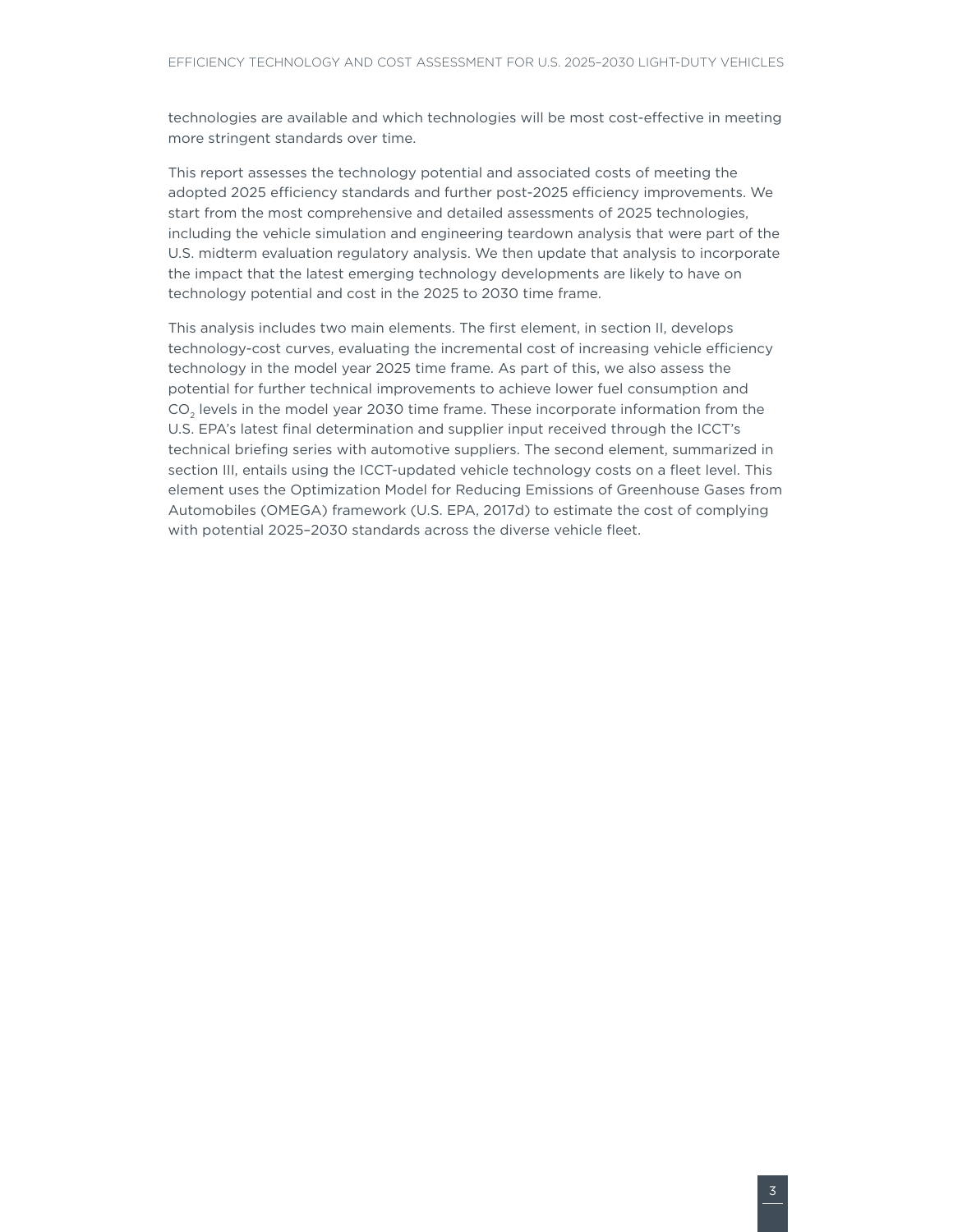## <span id="page-9-0"></span>II. EFFICIENCY TECHNOLOGY AND COST

This section assesses available technology for passenger cars and light trucks to comply with the adopted federal efficiency standards. In the first subsection, we summarize key technology inputs from the most recent federal regulatory analysis, U.S. EPA's analyses in December 2016 for its proposed determination (U.S. EPA, 2016c), including analysis of a typical technology progression for increasing efficiency technology and its associated cost to achieve more stringent efficiency requirements through model year 2025. This is followed by our updated estimate of technology availability and costs that includes longer-term technologies, including those that are likely to be available for wider scale adoption in the 2025–2030 time frame. All costs below are in 2015 dollars.

#### **FEDERAL ANALYSIS OF U.S. EFFICIENCY TECHNOLOGY**

This section summarizes available technology directly from the federal U.S. midterm evaluation regulatory analysis for typical passenger cars and light trucks to comply with the adopted federal efficiency standards. The latest analysis from the U.S. EPA applies many dozens of efficiency technologies across 29 different vehicle types that have differing engine technology, power, and weight characteristics. These vehicle types represent various vehicle categories including subcompact cars, midsize cars, crossovers, sport utilities, and pickups as well as variants within these categories, such as luxury or sport models, with different performance characteristics. This allows U.S. EPA to simulate applicable efficiency technologies across the entire U.S. light-duty vehicle fleet, including manufacturers' unique baseline fleet technology characteristics.

U.S. EPA has updated its technology assessment in many ways since its original 2012 analysis for the 2017–2025 rulemaking. Among the more significant changes were the addition of new highly efficient naturally aspirated engines (i.e., high compression Atkinson cycle engines, such as Mazda's SkyActiv), a more cost-effective 48-volt mild hybrid system, Miller-cycle turbocharging, variable geometry turbocharging, updated mass reduction costs, increased effectiveness of future 8-speed transmissions, updated battery cost modeling, and improved on-cycle stop-start effectiveness modeling. These improvements reflect automaker and supplier innovations that are occurring and entering production through 2025. The work is based on rigorous peer-reviewed studies using physics-based, system-level vehicle simulation and engineering "tear-down" cost studies for improved accuracy and transparency (e.g., see reports at U.S. EPA, 2017b, 2017c; NHTSA, 2017; CARB, 2017). This amounts to the most comprehensive, rigorous, and detailed regulatory assessment in the world.

As U.S. EPA did in its late 2016 proposed determination assessment, we analyze the technology progression of increasing CO<sub>2</sub>-reduction technology and cost for 29 vehicle types. For the vehicle-level analysis below, we summarize the results for two representative vehicles that are among the highest in sales and are nearest to the passenger car and light truck fleet averages. Our fleet analysis below, like U.S. EPA's, uses all 29 types; the two technology progressions are summarized here simply to illustrate and describe several details related to the technology inputs involved in the analysis. The technology inputs and costs are all described in detail in U.S. EPA's proposed determination and its accompanying technical support document (U.S. EPA, 2016c). This report summarizes only the key technical details to provide the background and context for ICCT updated analysis. We provide additional technical details in the Appendix.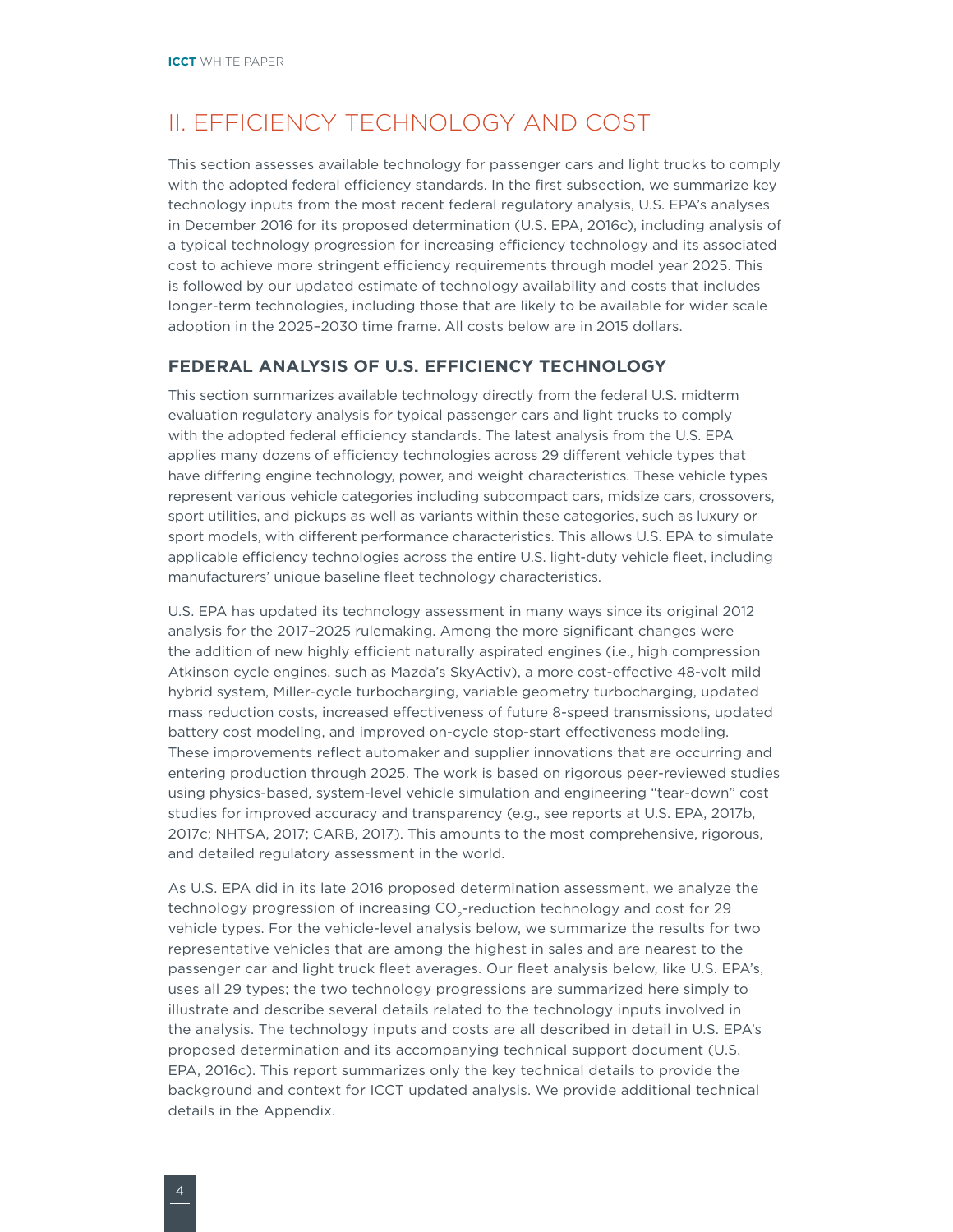#### <span id="page-10-0"></span>Passenger cars and crossovers

The technology cost progression we highlight for passenger cars and crossovers is that of EPA's vehicle type #6. It is based on an inline 4-cylinder engine and has a relatively low power-to-weight ratio and relatively high road load characteristics (i.e., higher than average aerodynamic and tire rolling resistance). The average curb weight for this vehicle type is approximately 3,500 pounds. The vehicle type represents 1.6 million vehicles, about 10% of all the U.S. light-duty vehicle sales in 2015. The vehicle type includes fractions of the vehicle sales of models such as the Subaru Forester, Honda CR-V, Toyota RAV4, Ford Fusion, and Honda Accord. Based on U.S. EPA's reference 2015 fleet, the 2015 harmonic average fuel economy of this class is 36 mpg (test cycle) and 29 mpg (real-world). The 2015 passenger car fleet already incorporated efficiency technologies that have reduced  $CO<sub>2</sub>$  emissions by about 23% since 2008, when the emerging efficiency technologies had yet to bring much benefit to the fleet.

[Figure](#page-10-1) 2 illustrates the technology progression for a representative passenger car or crossover for increased efficiency in the 2025 time frame, based on U.S. EPA's proposed determination analysis. The chart shows the implementation of increasing efficiency technology to reduce fuel consumption and CO<sub>2</sub> emissions on the horizontal axis, by percent, along with the associated vehicle technology cost on the vertical axis. The data points in the figure represent technology packages with subsequent addition of technology as analyzed in U.S. EPA's technology modeling framework. Starting from a 2008 baseline, without the named technologies, the chart shows the lowest-cost progression to increase vehicle efficiency and reduce CO<sub>2</sub> emissions. As shown by the increasing slope, the progression moves from the least costly near-term technologies to more advanced long-term technologies. For context, the average 2015 passenger car fleet is at approximately a 23% CO<sub>2</sub> reduction on the chart, while the 2025 standards would require about a 47% reduction in CO<sub>2</sub> emissions. The particular baselines and technology paths of various automakers vary significantly.



<span id="page-10-1"></span>**Figure 2.** Lowest cost efficiency technology progression for CO<sub>2</sub> reduction in passenger cars and crossover vehicles (Based on U.S. EPA, 2016c).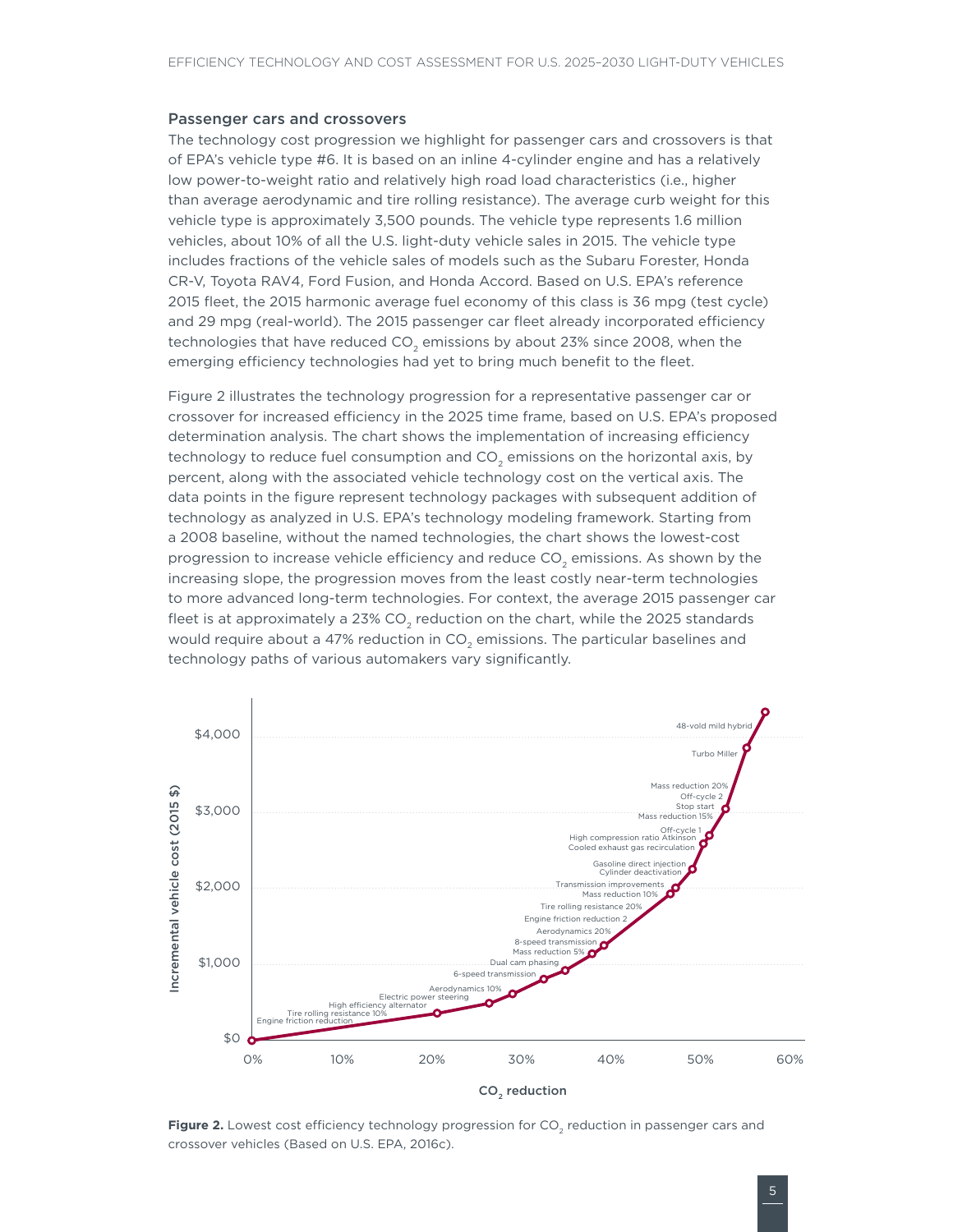<span id="page-11-0"></span>Based on the U.S. EPA analysis shown in [Figure](#page-10-1) 2, the first  $CO_2$ -reduction technology steps achieve approximately a 20%  $CO<sub>2</sub>$  reduction at less than \$500 from engine friction reduction, tire rolling resistance reduction of 10%, high efficiency alternator, electric power steering, aerodynamic drag reduction of 10%, low drag brakes, dual cam phasing, weight reduction of 5%, and an improved transmission (e.g., 6-speed). The 2015 fleet has, on average, adopted technologies that achieve approximately this  $CO<sub>2</sub>$ emission level. However, we show this full technology progression to illustrate the full EPA technology and cost logic and because different automakers are at different points in their technology adoption process. Although not shown anywhere in the technology progression, automakers by 2025 are assumed in the U.S. EPA analysis to fully utilize air-conditioning technology credits for system efficiency and an alternative low global warming potential refrigerant that are worth 18.8 grams CO<sub>2</sub> per mile per car. All the 2025 technology costs shown incorporate volume- and time-based learning, which typically reduces the technologies' costs by about 2% per year in the near term and 1% per year in the long term.

The subsequent steps in [Figure](#page-10-1) 2 include the progression to a more efficient transmission (e.g., wider gear ratio, 8-speed or continuously variable), further aerodynamic improvement to a drag reduction of 20%, further engine friction reduction, tire rolling resistance reduction of 20%, and weight reduction of 10%. These steps take the vehicle technology package to 34% CO<sub>2</sub> reduction for an incremental vehicle technology cost of under \$1,000. The next technology steps include cylinder deactivation, gasoline direct injection, cooled exhaust gas recirculation, and an Atkinson cycle engine with higher compression ratio, achieving a 45% CO<sub>2</sub> reduction at a total technology package cost \$1,900 in 2025. After this, additionally available technologies include off-cycle technologies worth 1.5 and 3.0 grams of  $CO<sub>2</sub>$  per mile, weight reduction of 15% and 20%, stop-start technology, a turbocharged Miller cycle engine, and finally a 48-volt mild hybrid, with packages costing \$3,000-\$4,300 for 49%-56% CO<sub>2</sub> reduction.

#### *Light trucks*

The technology cost progression that we highlight for light trucks is U.S. EPA's vehicle type #21, which is based on a 6-cylinder engine, has an average power-to-weight ratio, and has relatively high aerodynamic and rolling resistance load characteristics. The average curb weight for this type is approximately 4,600 pounds. This vehicle type represents 1.8 million vehicles, about 11% of all the U.S. light-duty vehicle sales. Example vehicles of this type include some of the Chevrolet Traverse, Ford Explorer, Jeep Grand Cherokee, and Lexus RX350 models. The 2015 harmonic average fuel economy of this class is 25 mpg (test cycle) and 20 mpg (real-world). The 2015 light truck fleet has added efficiency technologies that have reduced  $CO<sub>2</sub>$  emissions by about 21% since 2008, when the emerging efficiency technologies had yet to bring much improvement to the fleet.

[Figure](#page-12-1) 3 illustrates the technology progression for a representative light truck for increased efficiency in the 2025 time frame, based on EPA's final determination analysis. The chart shows the implementation of increasing efficiency technology to reduce fuel consumption and CO<sub>2</sub> emissions on the horizontal axis, by percent, along with the associated vehicle technology cost on the vertical axis. As above, the origin is the 2008 baseline, without the named technologies, and the chart shows the lowest-cost progression to increase vehicle efficiency based on U.S. EPA's analysis. For context, the average 2015 light truck fleet is at approximately a 21% CO<sub>2</sub> reduction on the chart, and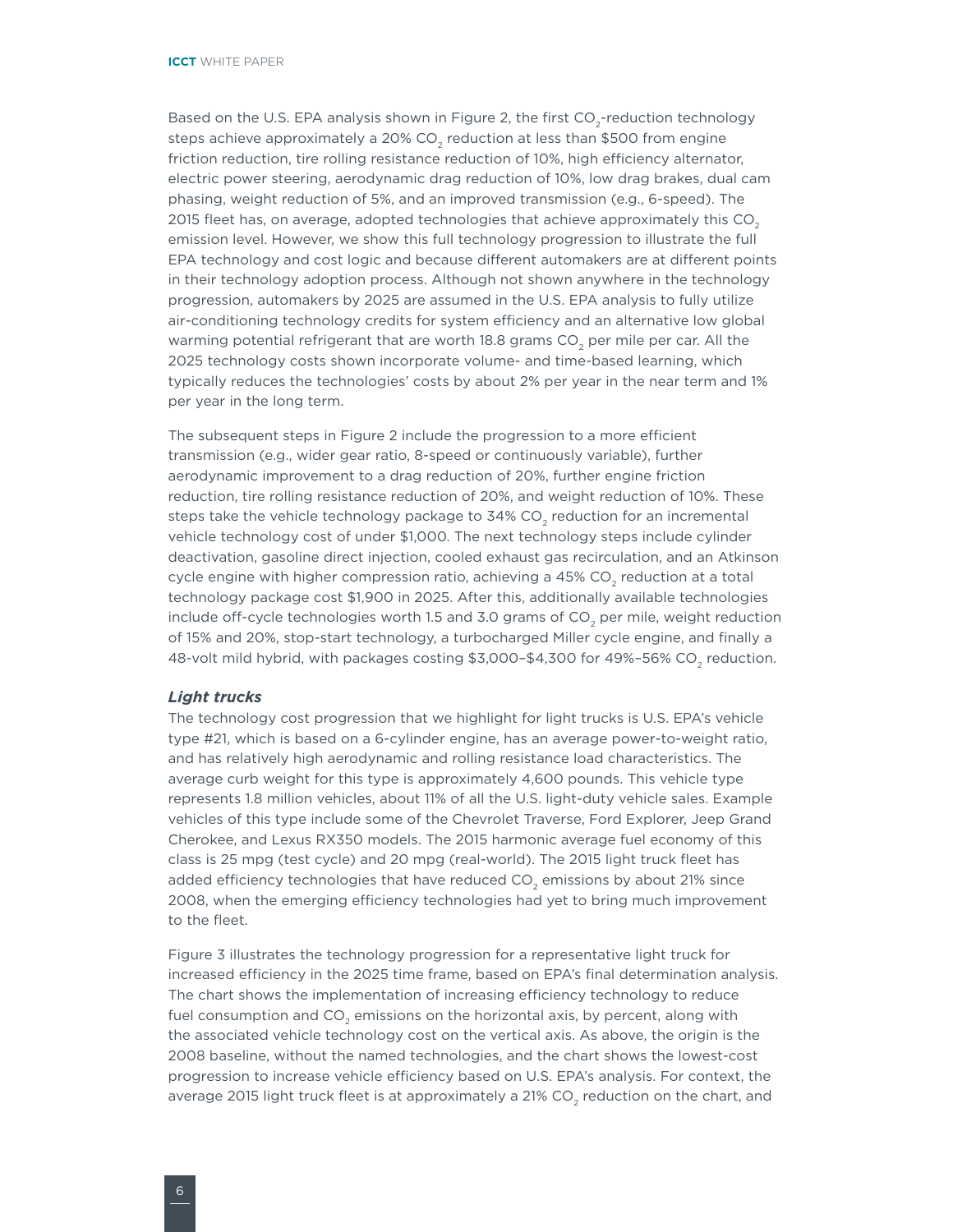<span id="page-12-0"></span>the 2025 standards would require about a 47% reduction in CO<sub>2</sub> emissions. As with the passenger car previously considered, the particular baselines and technology paths of various automakers' light truck fleets vary significantly.



<span id="page-12-1"></span>Figure 3. Lowest cost efficiency technology progression for CO<sub>2</sub> reduction in light trucks (Based on U.S. EPA, 2016c).

Based on U.S. EPA's analysis shown in [Figure 3](#page-12-1), the first CO<sub>2</sub>-reduction technology steps achieve approximately a 28% CO<sub>2</sub> reduction at less than \$600 from engine friction reduction, tire rolling resistance reduction of 10%, high efficiency alternator, electric power steering, aerodynamic drag reduction of 10%, low drag brakes, dual cam phasing, weight reduction of 5%, and a more efficient transmission (e.g., 6-speed). The 2015 fleet, on average, already has adopted approximately this first level of  $CO<sub>2</sub>$ -reduction technology, but again it is shown here to illustrate U.S. EPA's full technology progression and to recognize that some automakers are at different stages. Although not shown anywhere in the technology steps in the figure, by 2025 automakers are assumed in the U.S. EPA analysis to be fully utilizing air-conditioning technology credits that are worth 24.4 grams CO<sub>2</sub> per mile per light truck.

The subsequent steps in [Figure](#page-12-1) 3 include the progression to a more advanced transmission (e.g., wider gear ratio, 8-speed or continuously variable), further aerodynamic improvement to drag reduction of 20%, further engine friction reduction, tire rolling resistance reduction of 20%, and weight reduction of 10%. These technology steps take the vehicle technology package to 40% CO<sub>2</sub> reduction for an incremental vehicle technology cost of less than \$1,300. Note that, from this point, where the above passenger car technology path takes a high compression ratio engine path, this light truck progression relies on turbocharging and mild hybridization. This is due to the large cost reductions enabled by downsizing from a V6 engine to an inline 4-cylinder engine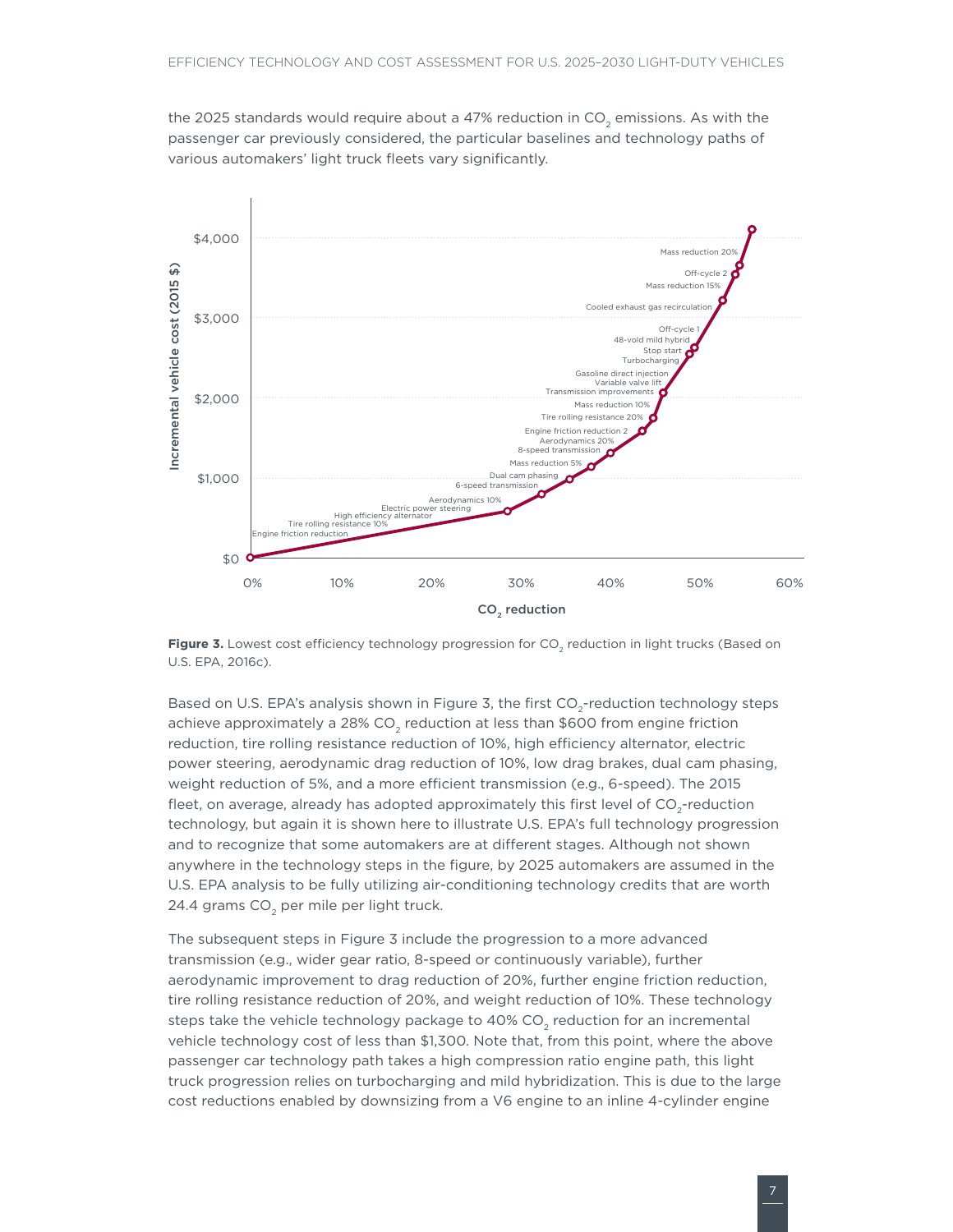<span id="page-13-0"></span>with turbocharging. The next technology steps include variable valve lift, gasoline direct injection, turbocharging, stop-start, and then mild hybrid technology, achieving a 48% CO<sub>2</sub> reduction at a total technology package cost of \$2,500 in 2025. After this, additionally available technologies include off-cycle technologies worth 1.5 and 3.0 grams of CO<sub>2</sub> per mile, cooled exhaust gas recirculation, and weight reductions of 15% and 20%, with packages that cost  $$3,200-$4,100$  for a  $52\%$ -55% CO<sub>2</sub> reduction.

#### Electric vehicles

U.S. EPA incorporated plug-in hybrid electric vehicles (PHEVs) and battery electric vehicle (BEVs) of various electric ranges into its compliance analysis. Electric vehicles were excluded from the vehicle types that have substantial towing requirements. The electric vehicle technology packages fall beyond the technology progressions shown in Figures 2 and 3 due to their higher cost and higher benefits. Battery packs constitute the most predominant cost component associated with electric vehicle technology, followed by components like the electric motor-generator, power electronics, and charging equipment. Both BEV and PHEV technology packages also include complementary vehicle technologies, such as 20% reductions in aerodynamic drag, tire rolling resistance, and vehicle weight. The BEV technology packages also include credit for the subtraction of the internal combustion engine and the conventional multiple-speed baseline transmission. Electric vehicle costs typically range from \$9,000 to \$13,000 above the no-technology 2008 baseline in U.S. EPA's analysis, depending on the vehicle type and electric range. The CO<sub>2</sub> reduction from these vehicles is analyzed based on their upstream emissions from the future average U.S. electric grid, delivering a 71%–82% reduction for BEVs and 65%–75% reduction for PHEVs, depending on their range and electric efficiency. We analyze these electric vehicle technologies in more detail below.

#### **UPDATED EFFICIENCY TECHNOLOGY ANALYSIS**

In the following section, we highlight our technology changes from the preceding federal agency analysis. For this analysis of 2025–2030 technologies, we include updates from a variety of recent research studies and industry developments on new vehicle efficiency technologies. We describe the modifications to the U.S. EPA technology assumptions and the rationale for each change. We apply updates for this analysis based on our focus on 2025–2030 technologies and to reflect market developments that are applicable in this time frame.

The updates reflect the latest developments affecting both CO<sub>2</sub>-reduction effectiveness and associated technology costs. The referenced work evaluates new developments in engines, transmissions, lightweighting, and electric vehicle technology. The conventional technology updates are based primarily on the ICCT's collaboration with automotive suppliers that include Eaton, Ricardo, Johnson Controls, Honeywell, ITB, BorgWarner, Dana, FEV, Aluminum Association, Detroit Materials, and SABIC, and on a series of working papers. Electric vehicle updates are based on two recent ICCT papers, Wolfram and Lutsey (2016) and Slowik, Pavlenko, and Lutsey (2016). Based on the technology updates in these analyses, we assess how the technology improvements and additions affect the overall CO<sub>2</sub>-reduction technology cost curves, comparing the changes to the U.S. EPA analysis above. In this section, we assess technologies in terms of their direct manufacturing costs, excluding the various indirect and overhead costs, because this is the most common way those costs are cited and discussed in the literature. We emphasize, however, that the costs in Figures 2 through 5 include both direct and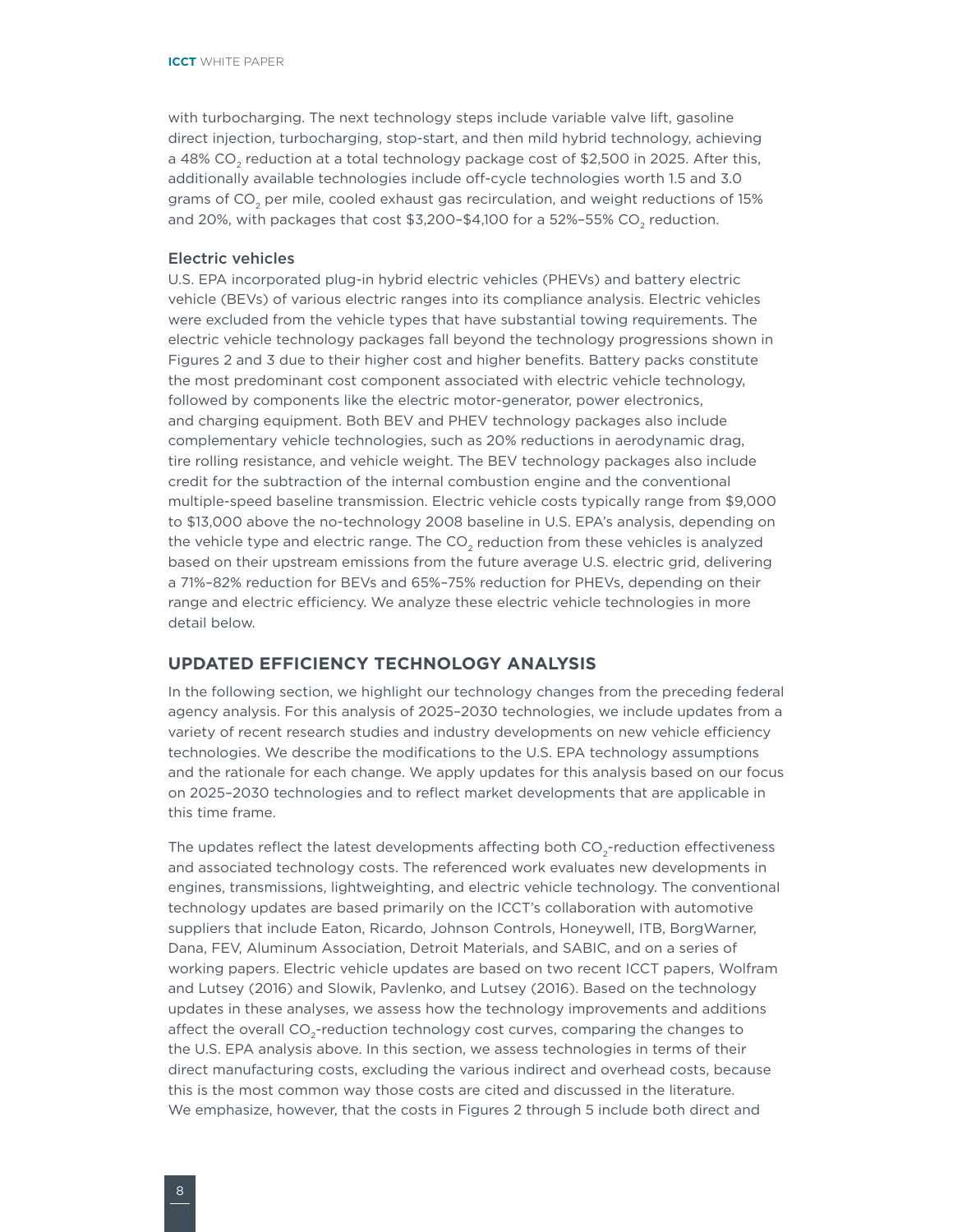<span id="page-14-0"></span>indirect costs, including the associated overhead, marketing, distribution, warranty, and profit, following U.S. EPA's methodology.

#### Advanced engines

A number of engine technology developments allow for greater efficiency benefits and lower costs than indicated in U.S EPA's proposed determination analysis for 2025. In particular, we make several updates related to direct injection, cooled exhaust gas recirculation, cylinder deactivation, high compression ratio Atkinson cycle, and turbocharged engines as outlined below.

Direct injection is a critical underlying technology for most high-efficiency vehicle paths in the 2025 time frame, including those based on turbocharging and cylinder deactivation technology. U.S. EPA estimated direct manufacturing costs for direct injection technology at \$196–\$356 per vehicle, ranging from inline 3-cylinder to V8 engines. Based on updated engineering teardown analysis by FEV, we reduced these costs to \$91–\$185 (FEV, 2015). Cooled exhaust gas recirculation is another component typically combined with several other technologies, such as turbocharging and high compression ratio naturally aspirated engines in advanced 2025 engine packages. U.S. EPA estimated the associated costs as approximately \$216 per vehicle. Based on updated engineering teardown analysis by FEV, we reduce the costs to \$95 for inline engines and \$114 for V configuration engines (FEV, 2015).

Cylinder deactivation technology offers greater potential CO<sub>2</sub> reduction benefits in the 2025–2030 time frame than estimated in the U.S. EPA analysis. The agency analysis indicated cylinder deactivation  $CO<sub>2</sub>$  benefits of 3.5%-5.8% across vehicle types, at a cost of \$75–\$149 for various engine sizes. In the 2025 and beyond time frame, dynamic cylinder deactivation, a technology not considered in the U.S. EPA analysis, will be deployable with greater ability to control each cylinder with variable valve lift, allowing a 6.5%–8.3% benefit at a \$54–\$107 increase in cost over the agency cost estimate. These estimates reflect the combined benefits and costs of dynamic cylinder deactivation and enabling variable valve lift technology (Isenstadt, German, & Dorobantu, 2016).

High compression ratio Atkinson cycle engines are opening up a low-cost option to achieve higher efficiency without turbocharging. The original 2012 U.S. EPA rulemaking assessment found naturally aspirated engines would have difficulty competing with turbocharged engines by 2025. Since then, however, Mazda has been deploying a 13:1 compression ratio engine on most of its vehicles, and Toyota is using variable valve timing and other techniques to expand its use of Atkinson cycle engines to nonhybrid vehicles. The 2016 U.S. EPA analysis indicated this technology would have a 3%-8% (6% across class average) CO<sub>2</sub> reduction benefit when including an Atkinson cycle, high compression ratio, and cooled exhaust gas recirculation engine, whereas recent analysis suggests the benefit is likely to be 10%-15% (Isenstadt, German, & Dorobantu, 2016). Thus, we apply a  $10\%$ -14% (12.5% across class average) CO<sub>2</sub> reduction benefit to this technology. For the cost of this engine technology, we retain U.S. EPA costs without change, but do include technology package cost reductions for direct injection and cooled exhaust recirculation, as discussed above.

For turbocharged Atkinson cycle engines (i.e., Miller cycle engines), we retain U.S. EPA benefits as properly representative, but reduce costs for Atkinson-enabling technology to zero. Costs associated with enabling Atkinson cycle operation primarily target improved cylinder scavenging as required to maintain performance and expand the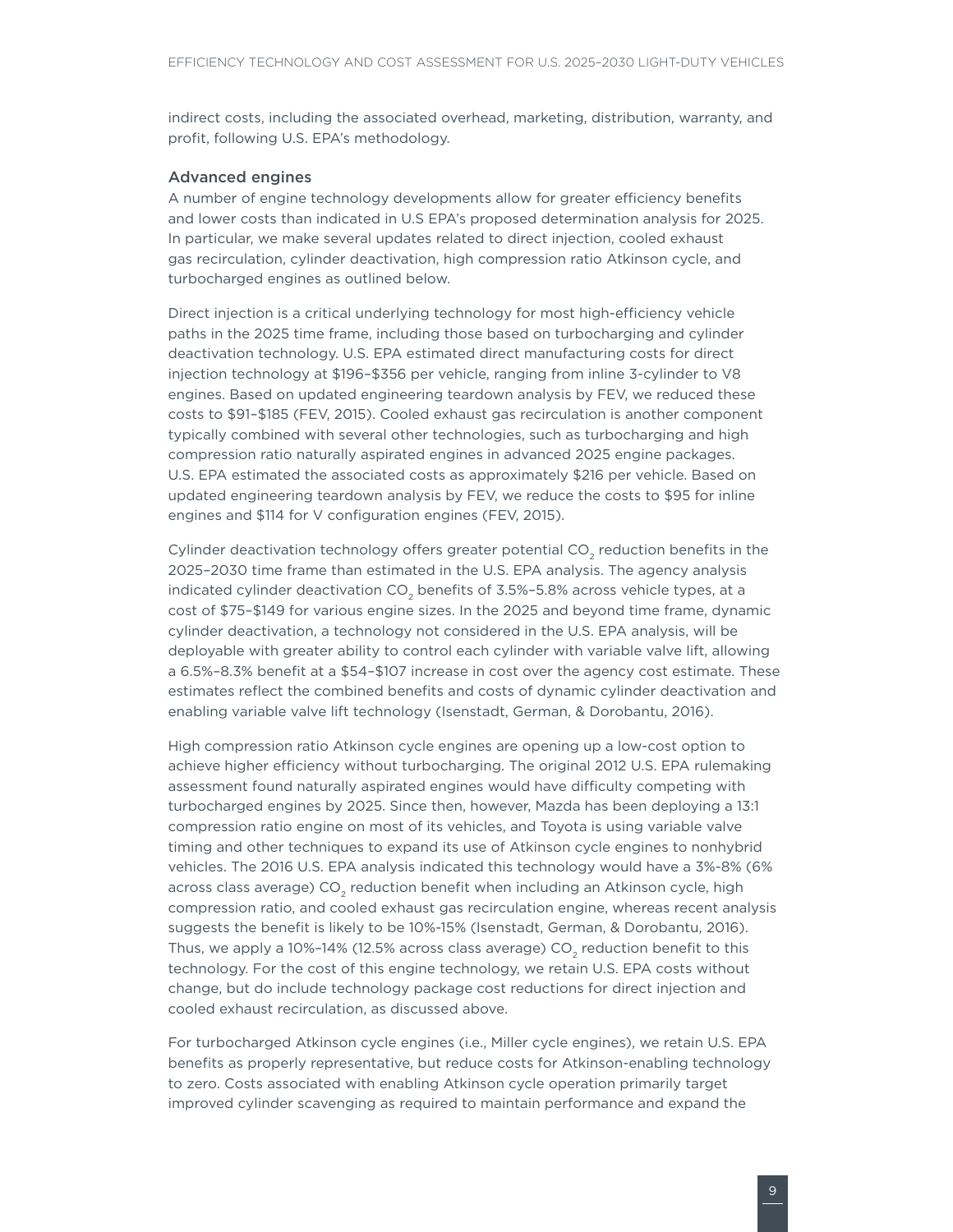<span id="page-15-0"></span>region of operating efficiency. Technology packages that include variable geometry turbocharging already provide such functionality, enabling Atkinson cycle operation at no additional cost.

U.S. EPA's analysis did not fully incorporate the potential of advanced turbocharging technology. Electrically boosted turbocharging, or *e-boost*, is estimated to increase turbocharging benefits by 5% at an additional cost of \$338 (Isenstadt, German, Dorobantu, Boggs, & Watson, 2016). Thus, this turbocharging enhancement was included in our analysis of 2025 technology packages. The federal agency analysis appears to also miss the potential for variable compression ratio turbocharged engines, which offer an approximate 4% efficiency increase (Isenstadt, German, Dorobantu, Boggs, & Watson, 2016; Nissan, 2016); however, we elect not to include this technology in our analysis because of its uncertain potential costs. Technology advances also are underestimated in the federal analysis in the diesel technology area. U.S. EPA diesel technology costs, including engine plus aftertreatment, are approximately \$2,100– \$3,000. We estimate these costs will be \$600–\$850 lower due to aftertreatment cost reductions and improvements from a solenoid fuel injection and air handling systems (see Martec, 2016).

The U.S. EPA estimates the CO<sub>2</sub> reduction benefits of mild hybrid vehicles range from about 7.0%-9.5%. Our analysis, based on supplier information, indicates average  $CO<sub>2</sub>$ reductions to be 12.5% for passenger cars and sport utility vehicles (Isenstadt, German, Dorobantu, Boggs, & Watson, 2016). We thus adjust the U.S. EPA estimates by the ratio between a 12.5% average reduction and their average passenger car and SUV reduction of 9.1% to derive estimated CO<sub>2</sub> reduction benefits of 10.5%-12.9%. We retain U.S. EPA cost estimates for this technology without change.

#### Lightweighting

U.S. government agencies tend to underestimate the extent to which lightweighting technology is available and could penetrate the fleet. From the 2012 rulemaking analysis to the latest U.S. EPA analysis, the fleetwide mass reduction in new 2025 vehicles has moved from 8% up to 9%. This modest amount of lightweighting does not reflect all the recent relevant developments that indicate there is the potential to cost-effectively reduce mass by 15% in 2025, and by 20% in 2030, by using advanced materials and optimized design. Automaker redesigns are showing substantial lightweighting technology deployment is already underway, with a range of car, crossover, sport utility vehicle, and pickup models demonstrating 5%–15% weight reduction in 2014–2016 redesigns (Isenstadt, German, Bubna, et al., 2016).

Rigorous analysis of a number of different vehicle types is similarly indicating high potential for lightweighting. EPA's latest peer-reviewed analyses indicate that mass reduction of 19% for crossovers and 9% for pickups can effectively be achieved at no additional direct cost with optimized crashworthy designs (Caffrey, Bolon, Harris, & Kolwich, 2013; Caffrey, Bolon, Kolwich, Johnston, & Shaw, 2015). These analyses are further supported by earlier peer-reviewed mass-reduction studies from Lotus, EDAG, and FEV that similarly show that lightweight vehicle designs are opening up more very low-cost lightweighting opportunities (ICCT, 2017). Recent synthesis study of lightweighting assessments indicates that up to 15% mass reduction can be achieved at about one-third of the cost that U.S. EPA estimated (Isenstadt, German, Bubna, et al., 2016). For this study, to better reflect the latest engineering studies, we modified the U.S. EPA total lightweighting cost assumptions downward. To do so, we retained U.S.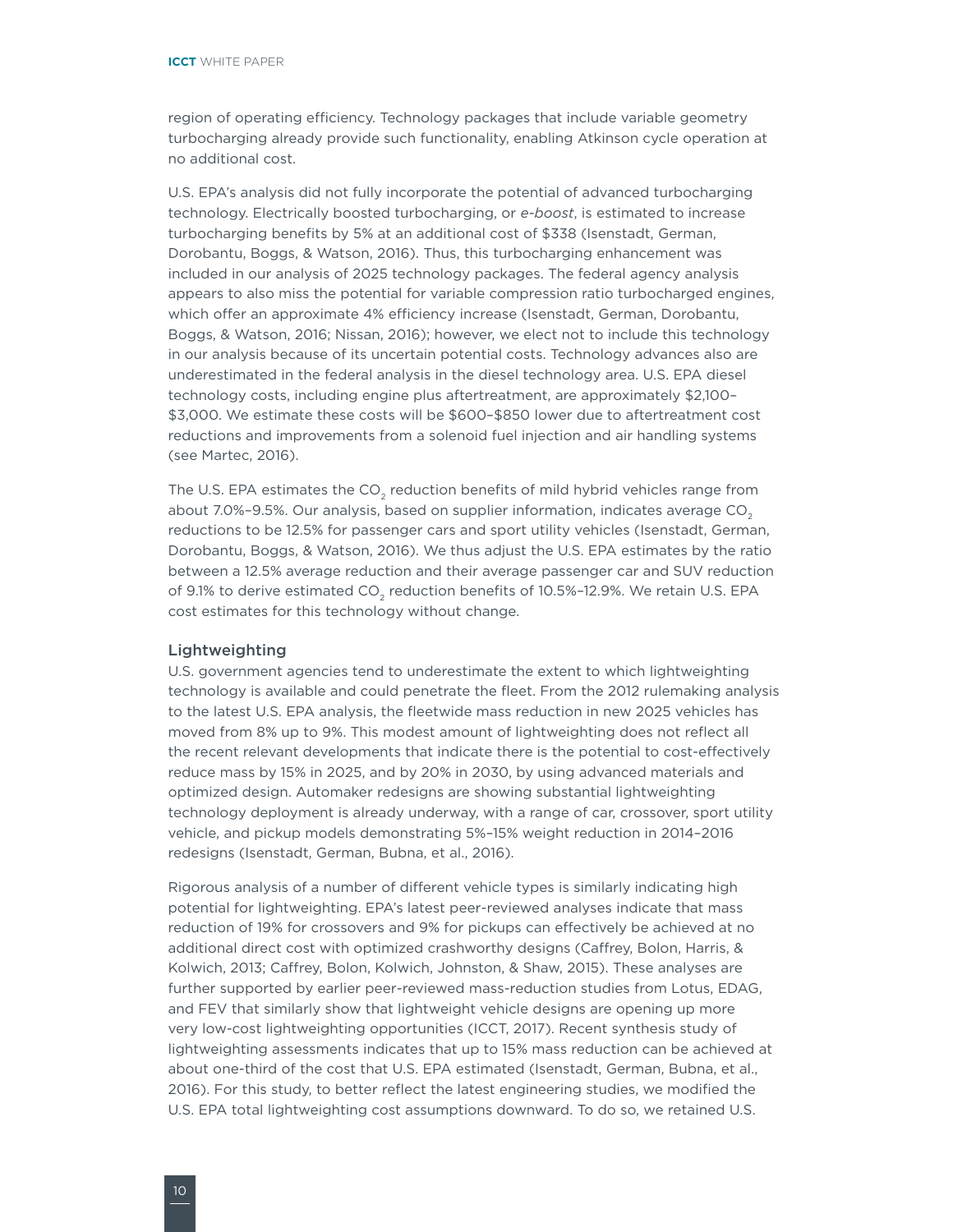<span id="page-16-0"></span>EPA's direct technology manufacturing costs and reduced its indirect costs such that long-term indirect costs do not exceed 50% of direct costs for technology applications in 2025 and beyond.

The U.S. EPA's mass reduction benefit estimates improved substantially between its 2016 Draft Technical Assessment Report, which showed 0.51%-0.52% CO<sub>2</sub> reduction per percent mass reduction, and its 2016 Proposed Determination analysis, which reflected a 0.55%-0.68% CO<sub>2</sub> reduction per percent mass reduction. Based on a detailed analysis of the effect of such improvements across a range of vehicle types, we revised the benefit estimates slightly upward to 0.57%-0.68%  $CO<sub>2</sub>$  reduction per percent mass reduction (Meszler, German, Mock, & Bandivadekar, 2016; National Research Council, 2013).

#### Electric vehicles

We use U.S. EPA's electric vehicle cost structure but reduce several component costs to bring them in line with updated state-of-the-art analyses for the 2025–2030 timeframe. The largest cost component for such vehicles is the battery pack. The applicable U.S. EPA electric vehicle battery pack numbers, for small to mid-size vehicles, are from \$180 to \$200 per kilowatt hour (kWh). Leading analysis is now indicating that \$140 per kWh is a realistic value due to battery innovation and volume by the 2025 time frame (Wolfram & Lutsey, 2016; Slowik et al., 2016; Anderman 2016a, 2016b; Nelson, Ahmed, Gallagher, & Dees, 2015). We use \$140/kWh for the battery cost for BEVs and \$200/kWh for 40-milerange PHEVs for 2025. Our incorporation of a vehicle efficiency improvement of 2% per year in kilowatt-hour per mile over 10 years, for 18% more efficient electric vehicles for our 2025–2030 analysis, reduces electric vehicle costs further. This is based on the improvements underway from aerodynamics, tires, power electronics, transmission, and charging efficiency, and it reduces the battery pack sizes. We also upgrade the BEV electric ranges to 100, 125, and 200 miles (whereas U.S. EPA has chosen to model 75-, 100-, and 200-mile ranges). This increases battery size, and thus costs, but it is warranted based on the trending market balance between lower cost and higher electric range electric vehicles.

We also make several changes in nonbattery pack assumptions. The U.S. EPA (2016c) analysis includes home level 2 charging equipment, and based on numerous online accounts of at-home installations and continued support from utilities, we reduce the applicable cost from approximately \$1,300 to \$500. We also include cost reductions for BEVs for their lack of aftertreatment systems. We subtract aftertreatment system costs of \$500 for small cars and \$700 for crossovers based on Posada, Bandivadekar, and German (2012) and U.S. EPA (2014). We also modify the indirect costs by changing BEV cost complexity from "high" to "low." This is appropriate because BEVs are inherently less complex than conventional vehicles, which reduces or eliminates the need for engineering calibrations of the engine, transmission, and mechanical auxiliary parts and reduces tooling costs.

#### Summary of technology updates

[Table](#page-17-1) 1 summarizes the key modifications and additions this 2025–2030 analysis makes to the U.S. EPA's 2022-2025 analysis. Ranges are shown because the percent  $CO<sub>2</sub>$ emission reduction improvements and associated technology costs tend to differ by vehicle type and engine size. The lower part of each range applies to smaller engines and vehicles. As shown, our technology assumptions result in several percentage points in additional technology improvement in advanced combustion vehicles and mild hybrid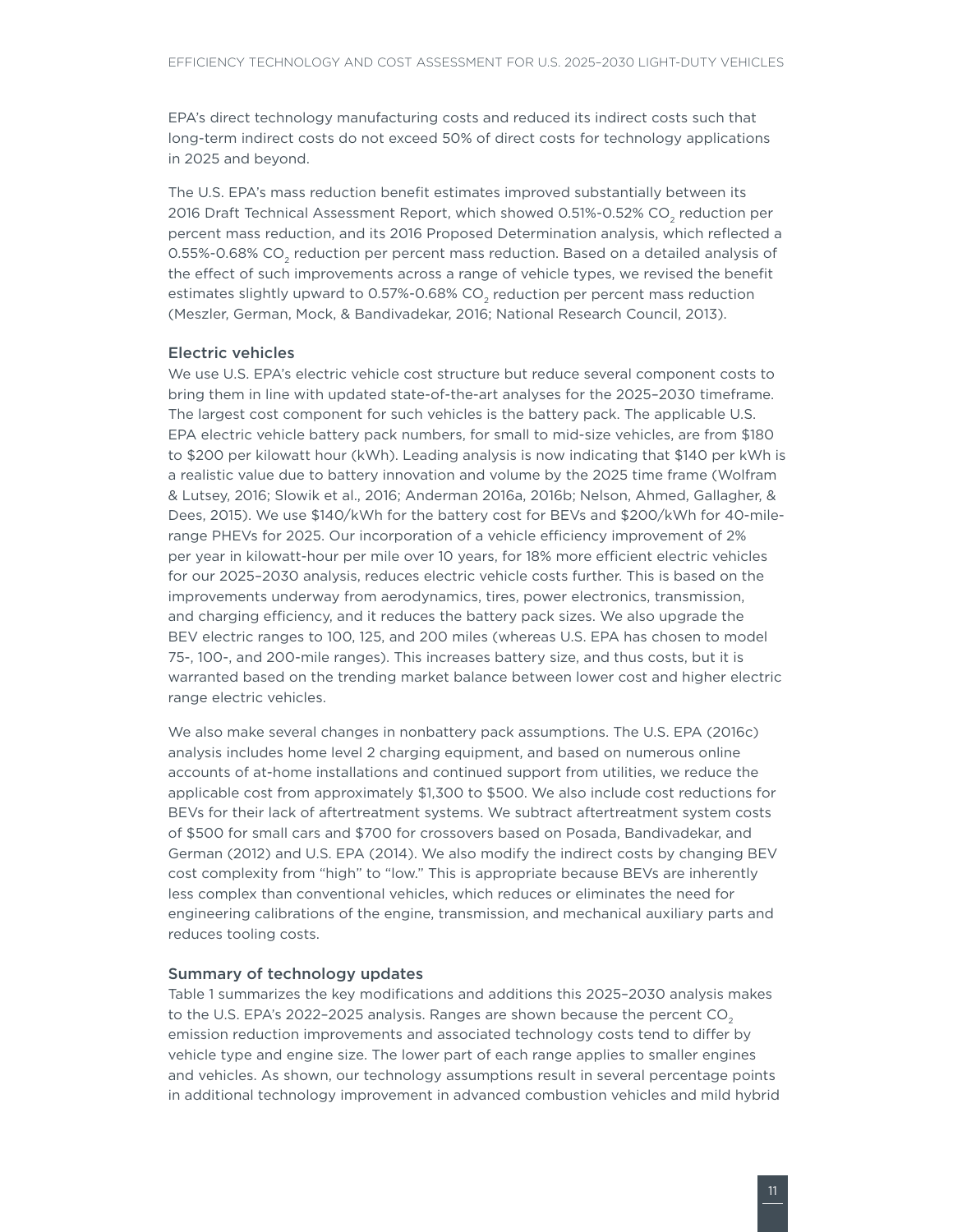<span id="page-17-0"></span>technology. The cost differences indicate that some of the advanced combustion technology costs will be reduced by about \$100 for direct injection and cooled exhaust gas recirculation. The largest cost difference is in the case of electric vehicles, where our costs are approximately \$1,600–\$2,700 less than those of the U.S. EPA. We note that the costs in the table are direct manufacturing costs and exclude indirect costs for factors like warranty, overhead, and retooling. Indirect costs typically add 20%–50% in the long term for these technologies. Both the U.S. EPA and this analysis include such costs for all the technologies in the subsequent cost curves and fleet modeling.

|                                              | Fuel consumption and CO <sub>2</sub><br>reduction benefits <sup>a</sup> |                 | <b>Direct manufacturing</b> | cost (2015 \$) <sup>b</sup> |
|----------------------------------------------|-------------------------------------------------------------------------|-----------------|-----------------------------|-----------------------------|
|                                              | <b>U.S. EPA</b>                                                         | <b>ICCT</b>     | <b>U.S. EPA</b>             | <b>ICCT</b>                 |
| <b>Cylinder deactivation</b>                 | $3.5\% - 5.8\%$                                                         | No change       | \$75-\$149                  | No change                   |
| Dynamic cylinder deactivation <sup>c</sup>   | Not included                                                            | $6.5\% - 8.3\%$ | Not included                | \$138-\$256                 |
| Direct injection <sup>d</sup>                | 1.5%                                                                    | No change       | \$196-\$356                 | \$91-\$185                  |
| <b>Cooled exhaust gas recirculation</b>      | $1.7\% - 5.3\%$                                                         | No change       | \$216                       | \$95-\$114                  |
| <b>Advanced diesel</b>                       | 20.0%-25.2%                                                             | No change       | \$2,104-\$2,950             | \$1,491-\$2,096             |
| E-boost                                      | Not included                                                            | 5.0%            | Not included                | \$338                       |
| Mild hybrid (48-volt)                        | $7.0\% - 9.5\%$                                                         | 10.5%-12.9%     | \$580                       | No change                   |
| High compression ratio <sup>e</sup>          | $3.4\% - 7.7\%$                                                         | 10.1%-14.1%     | Varies                      | Varies                      |
| Miller cycle <sup>f</sup>                    | 12.4%-20.3%                                                             | No change       | Varies                      | \$93-\$222<br>lower         |
| Plug-in hybrid electric vehicle <sup>9</sup> | 65%-75%                                                                 | No change       | \$5,534-\$10,371            | \$3,564-\$7,805             |
| Battery electric vehicle <sup>9</sup>        | 71%-82%                                                                 | No change       | \$5,131-\$10,663            | \$2,410-\$9,098             |
| <b>Mass reduction (20%)</b>                  | 11.2%-13.7%                                                             | 11.6%-13.7%     | \$0.17-\$1.15 per<br>pound  | No change                   |

<span id="page-17-1"></span>**Table 1.** Summary of technology fuel consumption reduction and direct manufacturing cost input differences between U.S. EPA final determination and this analysis for 2025

*<sup>a</sup> Shown as per mile reduction; benefits vary by vehicle type and engine size; improvements are shown for individual technology; effects are handled as applied with multiple technologies simultaneously in lumped parameter model*

*b Costs in 2015 dollars, ranges as shown because they vary by vehicle type and engine size*

*c Includes variable valve lift technology*

*<sup>d</sup> Direct injection technology without synergistic technologies such as cooled exhaust gas recirculation and turbocharging*

*e Includes Atkinson cycle, direct injection, and cooled exhaust gas recirculation*

*<sup>f</sup> Includes Atkinson cycle, 24 bar turbocharging, cooled exhaust gas recirculation, and engine downsizing; costs vary not only by vehicle type #1 through #6, but also with the base engine and camshaft configuration subject to downsizing g* Range shown for vehicle type #1 through #6, including low and high electric range and in-home charger; CO<sub>2</sub>

*emission reductions are based on U.S. EPA estimation of 2025 average U.S. grid emissions*

#### Passenger cars and crossovers

As for the U.S. EPA analysis above, here we show the ICCT-updated technology cost progression for vehicle type #6, which has a baseline inline 4-cylinder engine and an average vehicle curb weight of 3,500 pounds. [Figure 4](#page-18-1) illustrates the passenger car and crossover efficiency technology progression for the 2025 time frame, including our technology updates as discussed above, compared to the U.S. EPA analysis, which was previously depicted in Figure 2. The chart shows the implementation of increasing efficiency technology to reduce CO<sub>2</sub> emissions on the horizontal axis, along with the associated vehicle technology cost on the vertical axis. Starting from an approximate 2008 no-technology baseline, the chart shows the lowest-cost progression to increase vehicle efficiency. As shown by the increasing slope, the progression moves from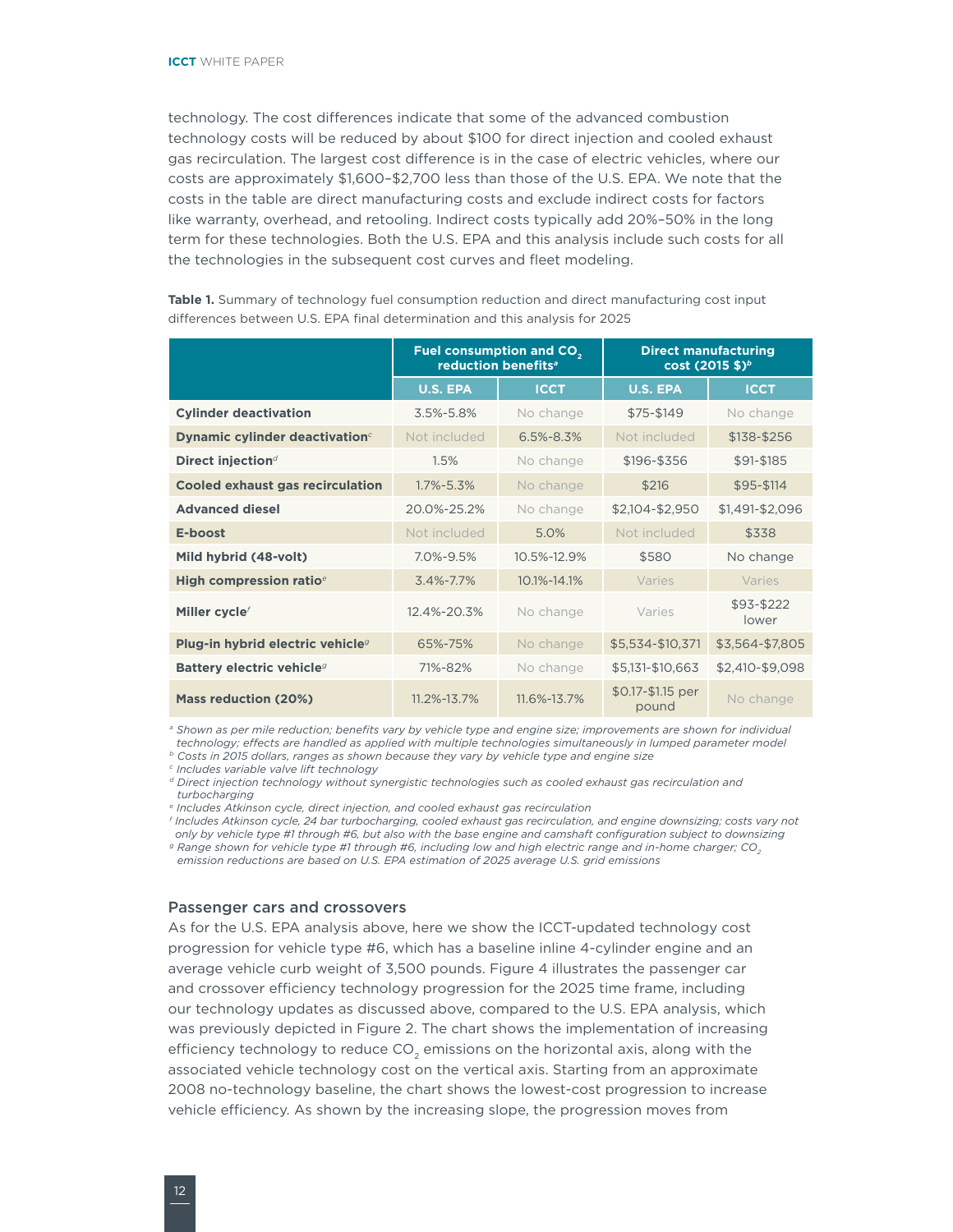<span id="page-18-0"></span>the most cost-effective nearer term technologies to more advanced longer-term technologies. For context, the average 2015 passenger car fleet is at approximately a 23% CO<sub>2</sub> reduction on the chart, and the 2025 standards would require about a 47% reduction in  $CO<sub>2</sub>$  emissions.



<span id="page-18-1"></span>Figure 4. Lowest cost efficiency technology progression for CO<sub>2</sub> reduction in model year 2025 for passenger cars and crossover vehicles.

Comparing the ICCT and U.S. EPA results reveals several notable differences. The incrementally higher CO<sub>2</sub> benefit and lower cost of several technologies from our updated analysis makes for a lower overall cost curve throughout the progression. For example, at the 47% CO<sub>2</sub> reduction point, which is about the average required CO<sub>2</sub> level for compliance with the 2025 standards, the ICCT's updated cost curve shows approximately \$1,300, about 40% lower than the U.S EPA's \$2,100 cost for equivalent results.

There also are changes in the sequence of technologies that are adopted moving up the curve. In particular, cylinder deactivation and high compression ratio (direct injection, Atkinson, cooled exhaust gas recirculation) moved up in the progression compared to U.S. EPA's analysis. Dynamic cylinder deactivation expands the efficiency potential after the  $44\%$  CO<sub>2</sub> reduction point in the progression. In addition, lightweighting technology moves up within the progression due to its reduced cost, with 15% weight reduction at the approximated 2025  $CO<sub>2</sub>$  standard level. The largest emission reduction shown in the ICCT analysis, a 59% CO<sub>2</sub> reduction at  $$2,900$  additional cost above the 2008 no-technology baseline, is for a mild hybrid technology package. Comparing the two cost curves, the ICCT 2025–2030 technology updates expand the car efficiency frontier by approximately 8%–10% for a given technology package cost above \$2,000.

#### *Light trucks*

As we did for the U.S. EPA light truck analysis above, here we show the ICCT-updated technology cost progression for light trucks for vehicle type #21, which has a baseline 6-cylinder engine and an average vehicle curb weight of 4,600 pounds. [Figure](#page-19-1) 5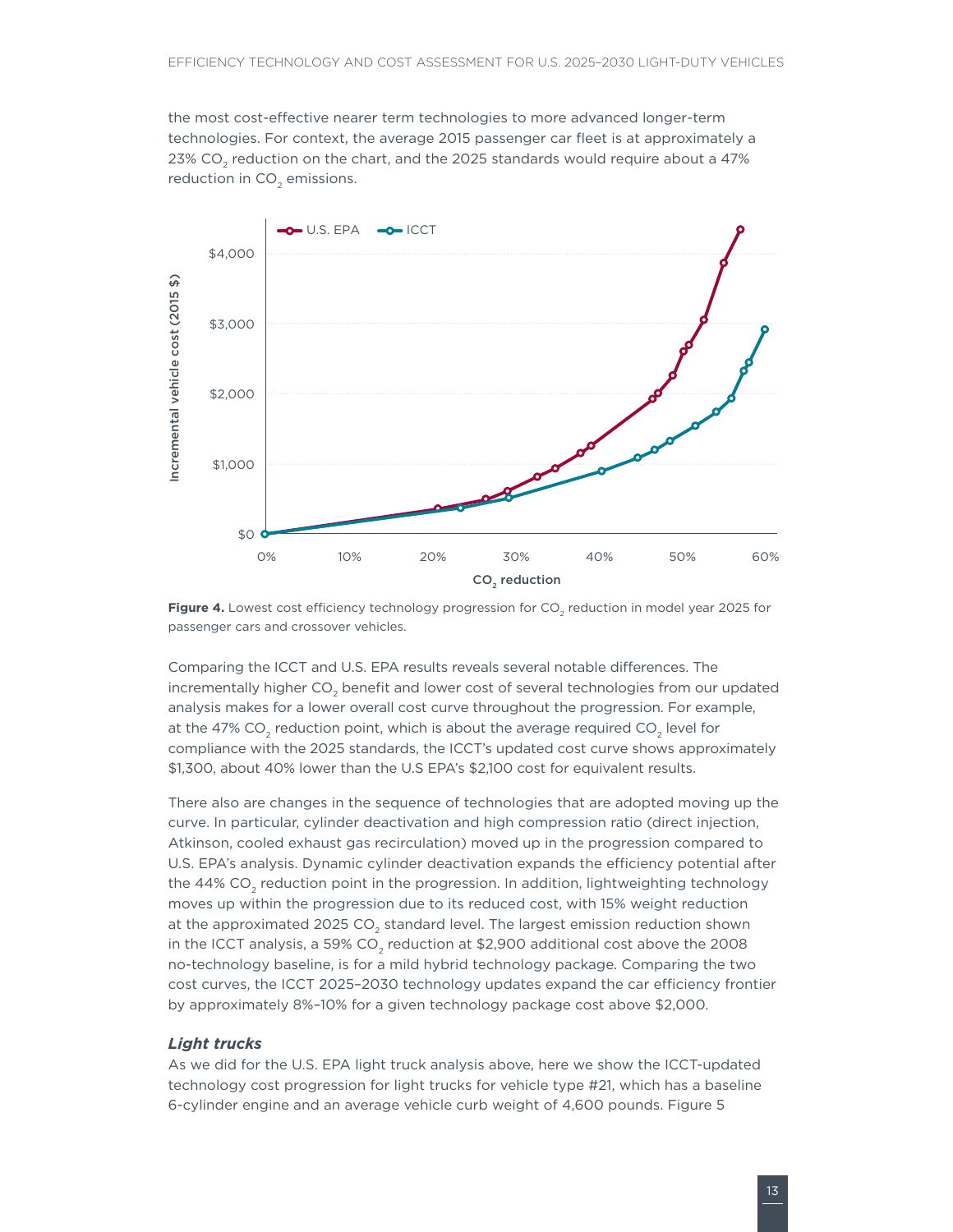<span id="page-19-0"></span>illustrates the light truck efficiency technology progression for the 2025 time frame, including our updated technology inputs, and a comparison to the U.S. EPA analysis. The chart shows the implementation of increasing efficiency technology to reduce  $CO<sub>2</sub>$ emissions on the horizontal axis, along with the associated vehicle technology cost on the vertical axis. Starting from an approximate 2008 no-technology baseline, the chart shows the lowest-cost progression to increase vehicle efficiency. For context, the average 2015 light truck fleet is at approximately a 21% CO<sub>2</sub> reduction on the chart, and the 2025 standards would require about a 47% reduction in  $CO<sub>2</sub>$  emissions.



<span id="page-19-1"></span>Figure 5. Lowest cost efficiency technology progression for CO<sub>2</sub> reduction in model year 2025 for light trucks.

Several differences are clearly apparent in comparing the U.S. EPA and ICCT data in [Figure](#page-19-1) 5. The incrementally higher CO<sub>2</sub> benefit and lower cost of several technologies make for a lower overall cost curve throughout the progression. For example, at the 47%  $CO<sub>2</sub>$  reduction point, which is about the average  $CO<sub>2</sub>$  level required for compliance with the 2025 standards, the ICCT's updated cost curve shows approximately \$1,500. This is about 34% lower than the U.S. EPA estimated cost of \$2,300.

We also note several differences in the sequence of technology adoption while moving up the light truck cost-CO<sub>2</sub> curve. At the 48% CO<sub>2</sub> reduction level, the ICCT package includes dynamic cylinder deactivation and high compression ratio (direct injection, Atkinson, cooled exhaust gas recirculation) technology. This differs from the U.S. EPA light truck analysis, which has turbocharging and 48-volt mild hybrid technology at this CO<sub>2</sub> level. In addition, lightweighting technology moves up within the progression due to its reduced cost, with 15% weight reduction at the approximated 2025 CO<sub>2</sub> standard level. The largest emission reduction shown in the ICCT analysis, a 60% CO<sub>2</sub> reduction at \$3,400 additional cost above the 2008 no-technology baseline, is for a mild hybrid. Comparing the two cost curves, the ICCT 2025–2030 technology updates expand the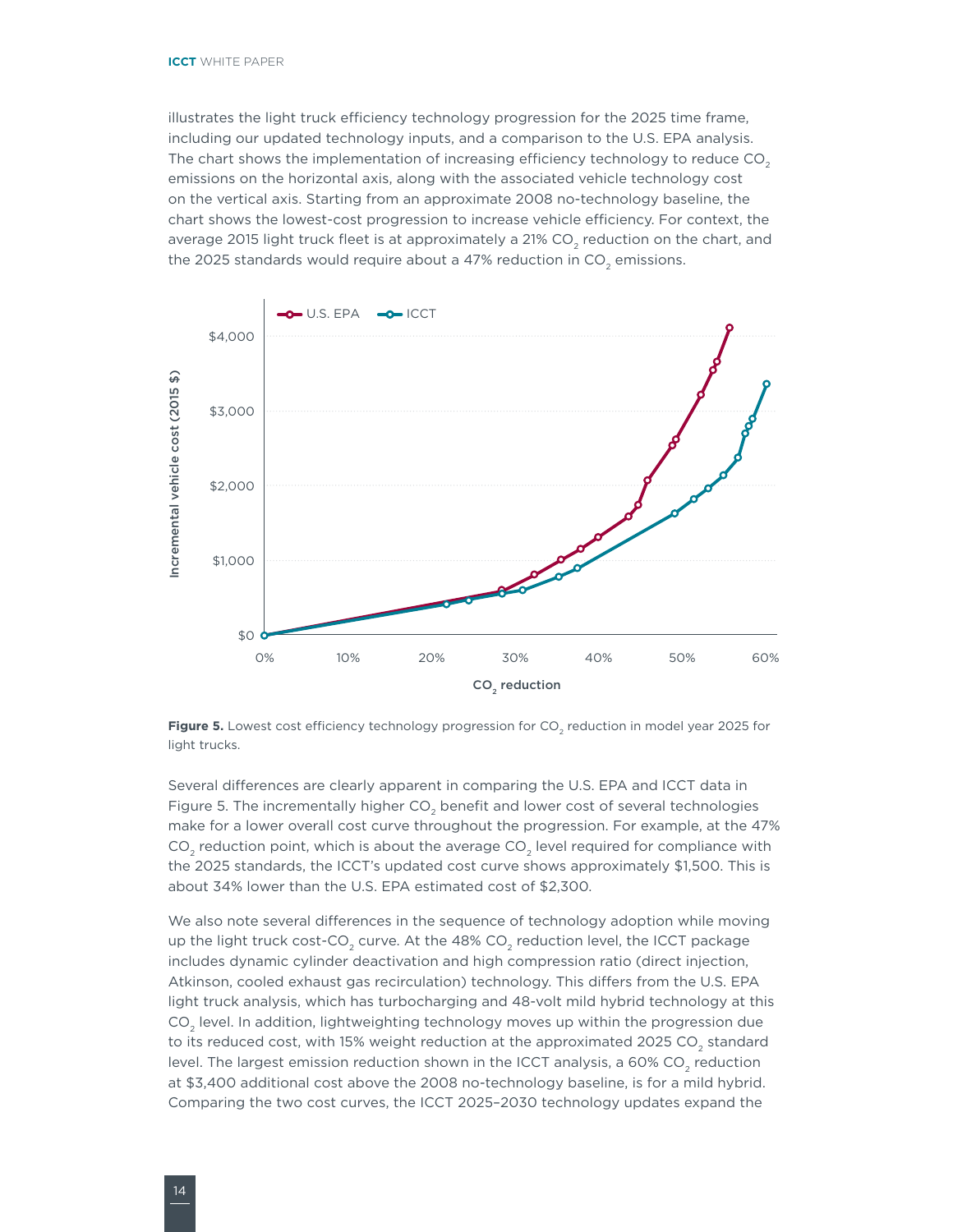<span id="page-20-0"></span>light truck efficiency frontier by approximately 8%–9% for a given technology package cost above \$2,000.

#### *Electric vehicles*

Because electric vehicles fall outside the cost-CO<sub>2</sub> curves shown above, we provide some additional information on how the technology packages were updated for our 2025–2030 focused analysis. [Figure 6](#page-20-1) shows the components of the battery electric vehicle technology package costs for the U.S. EPA and ICCT analyses for model year 2025. The figure includes the direct and indirect costs for the low (75-mile for U.S. EPA, 100-mile for ICCT), mid (100-mile for U.S. EPA, 125-mile for ICCT0), and high (200-mile for U.S. EPA and ICCT) electric ranges for vehicle type #6. We illustrate vehicle type #6 to show representative passenger vehicles and crossovers as above, and due to the likelihood of higher electric vehicle penetration in these classes rather than light trucks. As indicated, ICCT's electric vehicle costs are \$4,300–\$5,300 lower than U.S. EPA's across the various ranges. The high electric range electric vehicle has technology costs of approximately \$12,300, according to the U.S. EPA analysis, compared to \$7,000 for our updated technology inputs. As indicated above, a major cost reduction in the ICCT's case is due to the battery pack cost being reduced to \$140/kWh rated capacity; reduced home charger and indirect costs also contribute to the difference. Approximately similar cost dynamics are seen in the other vehicle classes, except for the towing truck classes that do not have electric vehicle packages.



<span id="page-20-1"></span>Figure 6. Battery electric vehicle cost in 2025 for low, mid, and high electric range vehicles based on U.S. EPA and ICCT data.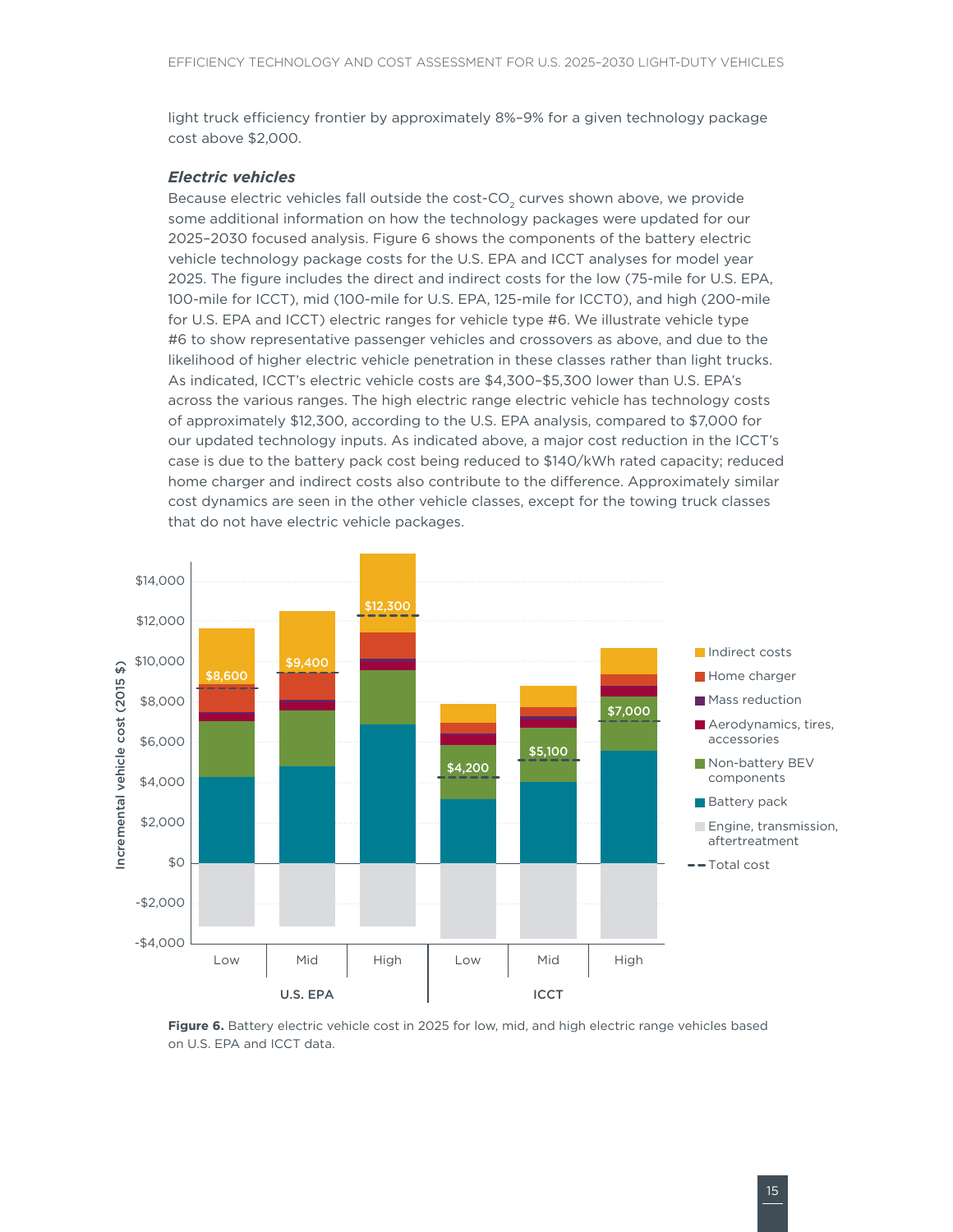# <span id="page-21-0"></span>III. FLEET CO<sub>2</sub>-REDUCTION SCENARIOS

We analyze the above vehicle technologies for new vehicle fleet impacts in model year 2025 and 2030. To model the fleet impacts, we use the Optimization Model for Reducing Emissions of Greenhouse Gases from Automobiles (OMEGA) modeling framework (U.S. EPA, 2017d). This approach includes modeling the shift of the baseline model year 2015 vehicle fleet progressively into more advanced CO<sub>2</sub>-reduction technology packages, as summarized above, until each automobile manufacturer is in compliance with the fleet CO<sub>2</sub> constraints. The vehicle technologies are modeled separately for the 29 different vehicle types with differing engines, power, road load, and towing characteristics. The individual technologies are combined and modeled as technology packages using the U.S. EPA Lumped Parameter Model, which has been refined through EPA's extensive computer simulation projects to assess system-level effects. The OMEGA model seeks cost-effective application of technologies to achieve compliance with the specified CO<sub>2</sub> target. Modeling in different future years accounts for time- and production-volumebased learning that reduces manufacturing costs of the technologies over time.

In this section, we analyze several 2025–2030 scenarios to investigate the implications of the updated CO<sub>2</sub> emission reduction technologies and their costs. We first model compliance in model year 2025 with the adopted greenhouse gas emission standards for that year, and compare our results to the U.S. EPA analysis. Following this, we simulate the fleet adopting higher levels of efficiency technology to achieve three progressively lower  $CO<sub>2</sub>$  emission levels, based on 4%, 5%, and 6% annually compounded CO<sub>2</sub> reductions for 2025 through 2030.

#### **COMPLIANCE WITH ADOPTED MODEL YEAR 2025 STANDARDS**

The modeling of fleet compliance with regulatory standards through 2025 is based on increasing the deployment of available efficiency technologies in the fleet and assessing their associated costs. The federal regulatory analysis incorporates many dozens of individual technologies and their costs, and estimates the minimal deployment of known technologies to cost-effectively comply with the standards. Our fleet analysis incorporates the individual technology modifications from section II, above, to estimate the technology penetration for compliance with the adopted 2025 standards and compares the results with those of the U.S. EPA proposed determination analysis. This fleet analysis takes U.S. EPA's methods for compiling, prioritizing, and selecting technology packages as a given. To further maintain integrity and consistency with U.S. EPA's methods, the OMEGA model and various associated constraints and inputs were also not modified, with one exception: We removed the percent technology penetration cap for 200-mile range battery electric vehicles to allow greater electric vehicle penetration in the more demanding low-CO<sub>2</sub> 2030 scenarios, where otherwise several companies would not be in compliance.

[Table](#page-22-1) 2 summarizes the fleetwide technology penetration and associated costs needed to comply with the adopted model year 2025 greenhouse gas standards. This analysis indicates that advances in combustion technologies are enabling substantially lower compliance costs to achieve model year 2025 standards. As shown in the table, the primary technology differences in the modeling are related to the lower penetration of hybrid technology in our updated analysis. This is largely due to the greater  $CO<sub>2</sub>$ reduction benefits at lower costs from advanced combustion technologies like high compression ratio Atkinson cycle engines and cylinder deactivation, as previously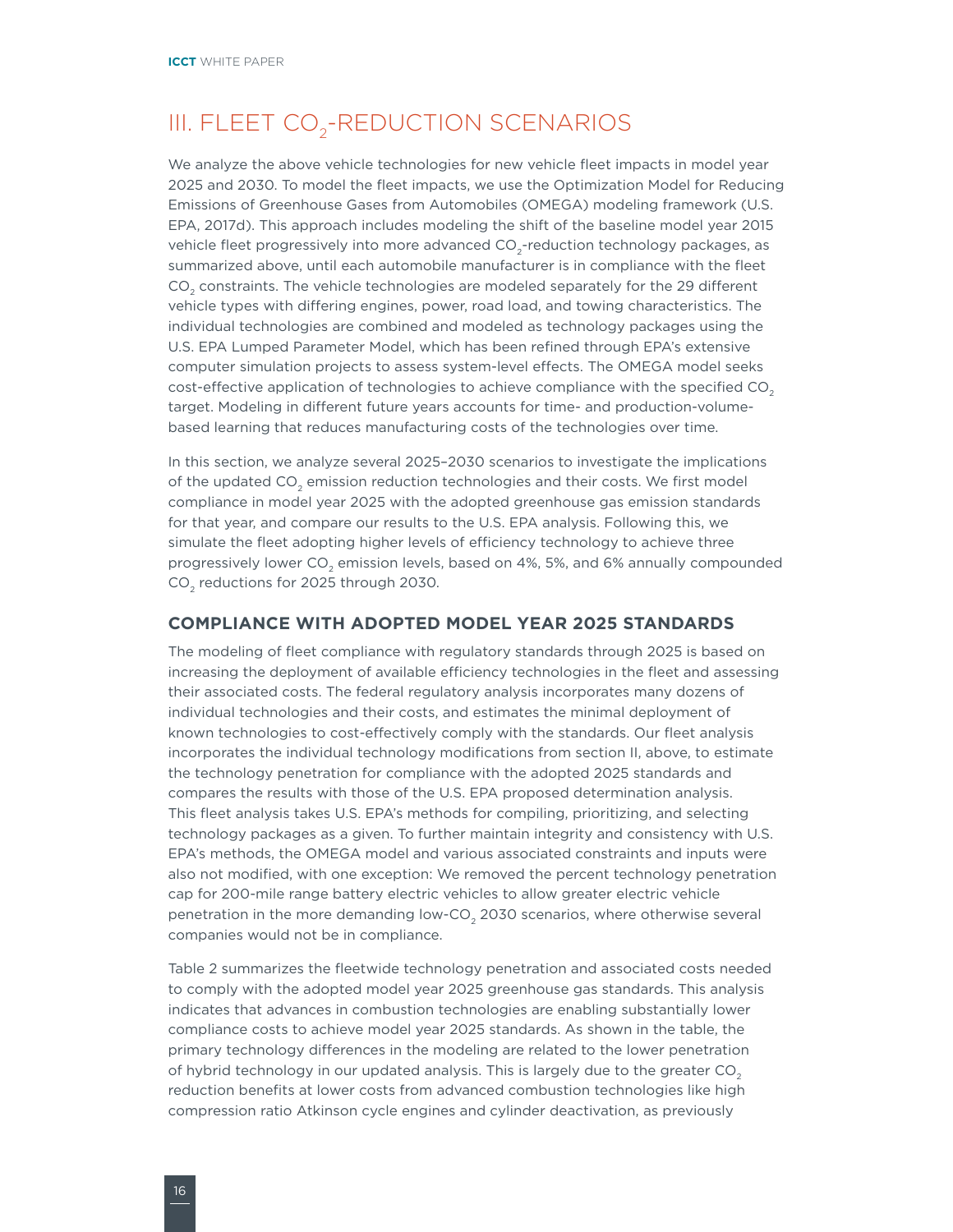<span id="page-22-0"></span>analyzed. Although the preceding analysis of individual technologies revealed lower cost diesel and mild hybrid technology, the OMEGA optimization prioritizes advanced combustion technologies due to their greater cost-effectiveness. The optimization routine selects only those technologies required to attain a specified  $CO<sub>2</sub>$  target, so additional cost-effective technologies may remain "on the table" that manufacturers could still choose to facilitate compliance with more stringent standards.

| Area                                   | <b>Technology</b>                               | <b>U.S. EPA</b> | <b>ICCT</b> |
|----------------------------------------|-------------------------------------------------|-----------------|-------------|
| <b>Advanced combustion (nonhybrid)</b> |                                                 | 75%             | 93%         |
|                                        | Mild hybrid                                     | 18%             | $O\%$       |
| <b>Hybrid</b>                          | Full hybrid                                     | 2%              | 2%          |
|                                        | Plug-in hybrid electric                         | 2%              | 2%          |
| <b>Electric</b>                        | Battery electric                                | 3%              | 3%          |
|                                        | Incremental technology cost from 2021 standards | \$875           | \$551       |
| Incremental technology cost from 2015  |                                                 | \$1,378         | \$886       |

<span id="page-22-1"></span>**Table 2.** Technology penetration to meet adopted 2025 standards

As shown in [Table 2](#page-22-1), our inclusion of lower electric vehicle costs did not have a significant impact on electric vehicle uptake in 2025. This indicates that additional electric vehicle deployment, beyond complying with the California Zero-Emission Vehicle regulation, is not part of a low-cost compliance scenario for 2025. However, we emphasize that many automakers may continue to choose to deploy more electric vehicle technology than these minimum compliance cost paths to stake out competitive leadership positions and be positioned for the longer term.

The fleet modeling cost results with ICCT's updated technology assumptions are also shown side-by-side with U.S. EPA's similar analysis from its final determination in [Table](#page-22-1)  2. The U.S. EPA analysis indicates a total cost of \$1,378 above reference 2015 costs to comply with the 2025 standards. Due to the combination of greater technology CO<sub>2</sub>-reduction effectiveness and lower costs of technologies like direct injection and cooled exhaust gas recirculation, our analysis indicates the costs to comply with the 2025 standards will be substantially lower than the U.S. EPA projection. Our updated technology inputs reduce the 2025 fleet average technology cost to \$886 per vehicle, 36% lower than the agency projection.

#### **ANALYSIS OF SCENARIOS FOR POTENTIAL 2030 STANDARDS**

We apply the same modeling approach and technology  $CO<sub>2</sub>$  emission-reduction benefits for our 2030 fleet analysis of incrementally lower  $CO<sub>2</sub>$  levels. We simulate the new vehicle fleet achieving three progressively lower CO<sub>2</sub> emission levels, based on footprintindexed CO<sub>2</sub> standards that are reduced by 4%, 5%, and 6% annually for 2025 through 2030. The technology costs are reduced marginally between 2025 and 2030 through the standard learning assumptions that generally reduce technology costs at 1% per year from the cost curves shown above.

Table 3 summarizes the percent technology penetration in model year 2025 and in the three 2030 scenarios. This analysis indicates that several individual advanced combustion technologies continue to increase in penetration from 2025 to 2030 to achieve lower fleet CO<sub>2</sub> levels. High compression ratio Atkinson cycle and cylinder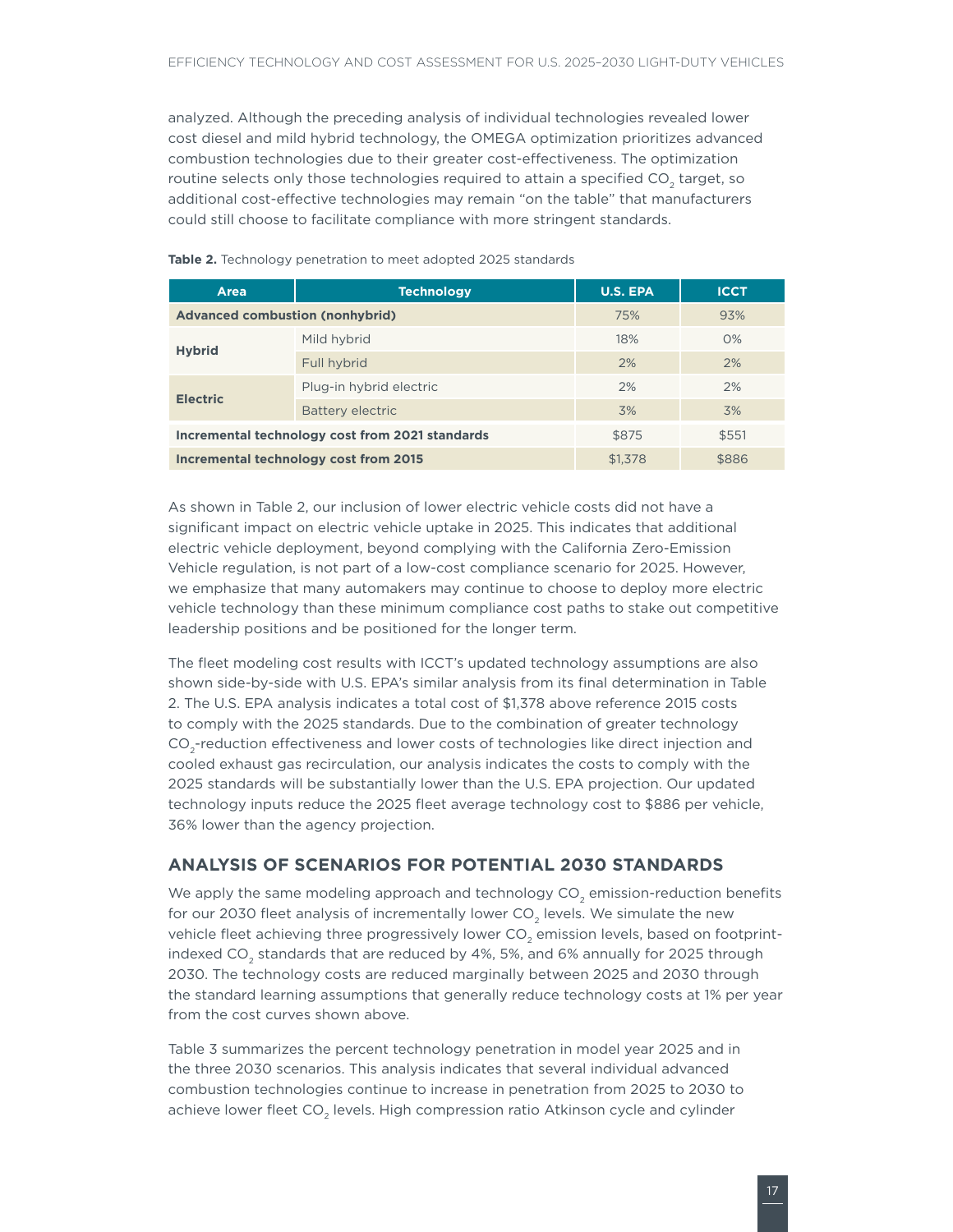<span id="page-23-0"></span>deactivation penetration increases to account for a majority of new engines in 2030. Lightweighting technology is deployed at greater levels in the 2030 scenarios, reaching 12%–13% fleet average mass reduction in 2030, up from 9% in 2025. The 2030 scenarios also see greater hybrid uptake, including mild and full hybrids, with 7%–14% of new vehicles in 2030. The analysis indicates that incrementally more stringent 2030 standards could still be achieved mostly with advanced combustion technology, while also initiating the launch of electric vehicles to 13%–23% of the new vehicle fleet.

| Area                                          | <b>Technology</b>                     | <b>ICCT 2025</b> | <b>ICCT 2030</b><br>4%/year | <b>ICCT 2030</b><br>5%/year | <b>ICCT 2030</b><br>6%/YEAR |
|-----------------------------------------------|---------------------------------------|------------------|-----------------------------|-----------------------------|-----------------------------|
| <b>Advanced combustion (nonhybrid)</b>        |                                       | 93%              | 80%                         | 72%                         | 63%                         |
|                                               | Mild hybrid                           | $O\%$            | 5%                          | 9%                          | 12%                         |
| <b>Hybrid</b>                                 | Full hybrid                           | 2%               | 2%                          | 2%                          | 2%                          |
| <b>Electric</b>                               | Plug-in hybrid electric               | 2%               | 2%                          | 2%                          | 2%                          |
|                                               | <b>Battery electric</b>               | 3%               | 12%                         | 16%                         | 21%                         |
| Fuel economy, test cycle (mpg)                |                                       | 46               | 55                          | 57                          | 60                          |
| Fuel economy, real world (mpg)                |                                       | 35               | 42                          | 44                          | 46                          |
| CO <sub>,</sub> emissions test cycle (g/mile) |                                       | 173              | 141                         | 134                         | 127                         |
|                                               | Incremental technology cost from 2025 |                  | \$772                       | \$1,038                     | \$1.343                     |

Table 3. Technology penetration to meet adopted 2025 standards and achieve various levels of potential 2030 standards

*Percentages rounded to the nearest percent*

As shown in Table 3, the scenarios that get progressively more stringent at 4%–6% lower CO<sub>2</sub> emissions and fuel use per mile annually from 2025 to 2030 can be achieved with an incremental cost increase between 2025 and 2030 of \$772 to \$1,343. This cost increase is associated with an increase in consumer new vehicle fuel economy from 35 mpg in 2025 to 42–46 mpg in 2030.

The above results are presented in terms of the fleet average impact, but manufacturers are at different levels of baseline deployment of technology and have different technology penetration rates and associated costs. The OMEGA modeling does analyze such differences. Most major manufacturer groups, including Ford, General Motors, Honda, Hyundai-Kia, Mitsubishi, Nissan, Subaru, Toyota, and Volvo, are near or below the industry average technology costs represented above. This is largely due to these companies having relatively good standing in their reference 2015 fleets' CO<sub>2</sub> emissions, compared to the 2015 and beyond standards. Other companies, including BMW, Fiat-Chrysler, Jaguar-Land Rover, Mercedes, and Volkswagen, have higher costs for a variety of reasons. For luxury-focused automakers, the costs tend to be higher because these companies have already adopted many efficiency technologies, and automakers that have focused on offering larger engines, greater vehicle acceleration, and more consumer amenities that add weight need greater efficiency technology to compensate. Such companies will therefore require more advanced technology deployment including hybrid and plug-in electric vehicle technology in particular—in the 2025–2030 fleet modeling, which will increase their average costs.

[Figure](#page-24-1) 7 summarizes the relative increase in vehicle price due to vehicle efficiency technology adoption over time to achieve the lower  $CO<sub>2</sub>$  emission levels. As shown, the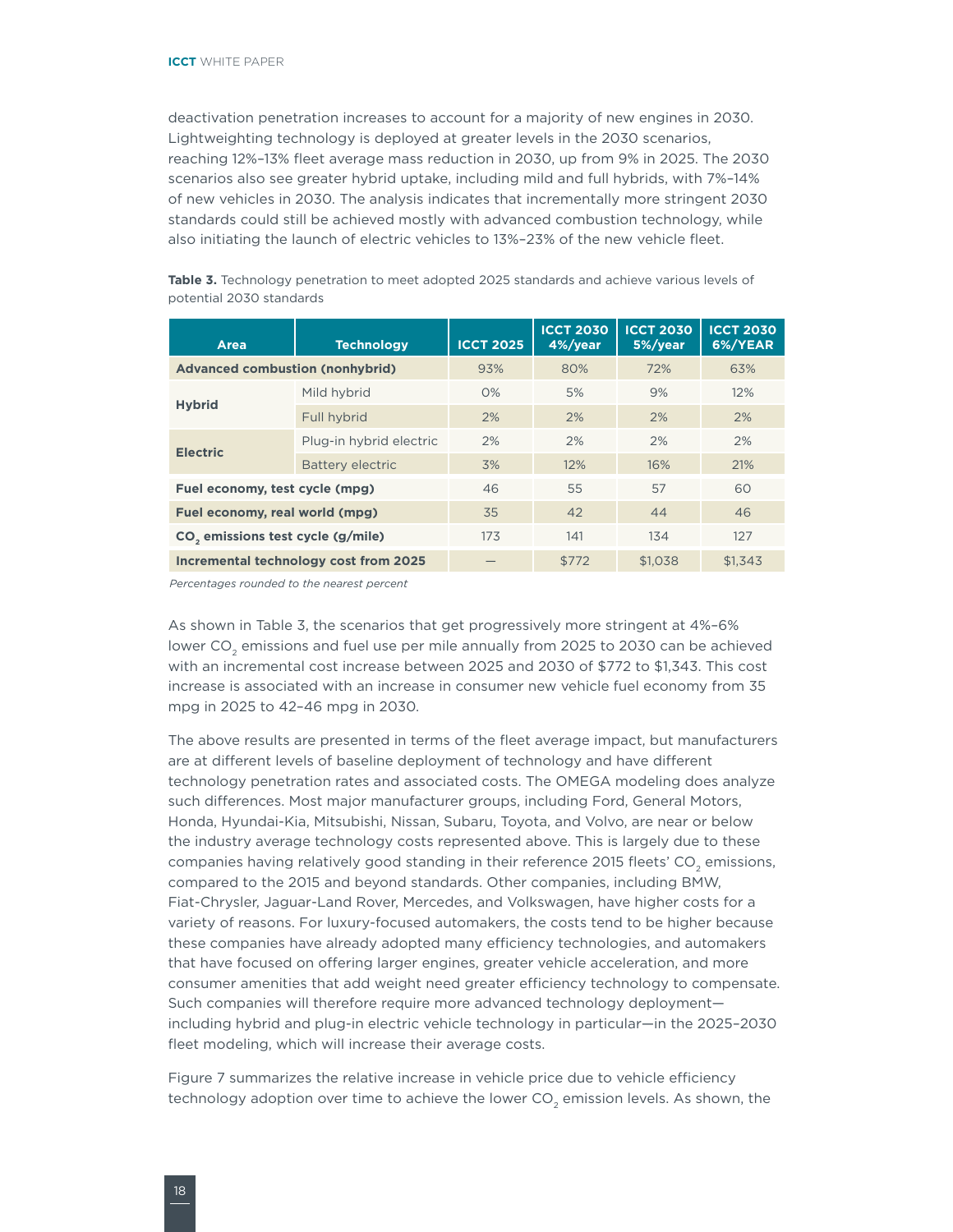<span id="page-24-0"></span>preceding analysis of efficiency technologies to achieve increased efficiency and lower CO2 emissions would result in increasing vehicle prices by approximately 4%–6% in 2030. For context, the average price of a new 2016 vehicle was approximately \$35,000, increasing 1.5% from the previous year (Kelley Blue Book, 2017). Based on this growing price trend, the increase in price from the efficiency technologies would only amount to about one-quarter of the total expected vehicle price increase over the time frame of this analysis. The approximate 5% increase in vehicle prices due to increased efficiency technology would be associated with increasing consumer fuel economy by about 65%–81%, from 26 mpg in 2016 to 42–46 mpg by 2030. The increased fuel economy would be associated with a 47%-53% reduction in  $CO<sub>2</sub>$  emissions per mile.

We also conducted a preliminary analysis of the fuel savings impact of these standards and the technology costs on an average vehicle. We apply U.S. EPA's benefits calculation methodology, including the U.S. Energy Information Administration's reference fuel costs and a 3% discount rate. These scenarios for 2030 would result in greatly decreased fuel costs. Fuel savings for the average 2030 vehicle buyer are two to three times greater than the technology costs over the lifetime of each affected vehicle for the three scenarios analyzed.



<span id="page-24-1"></span>Figure 7. Vehicle price increases from using increased vehicle efficiency technology to achieve lower CO<sub>2</sub> emission levels.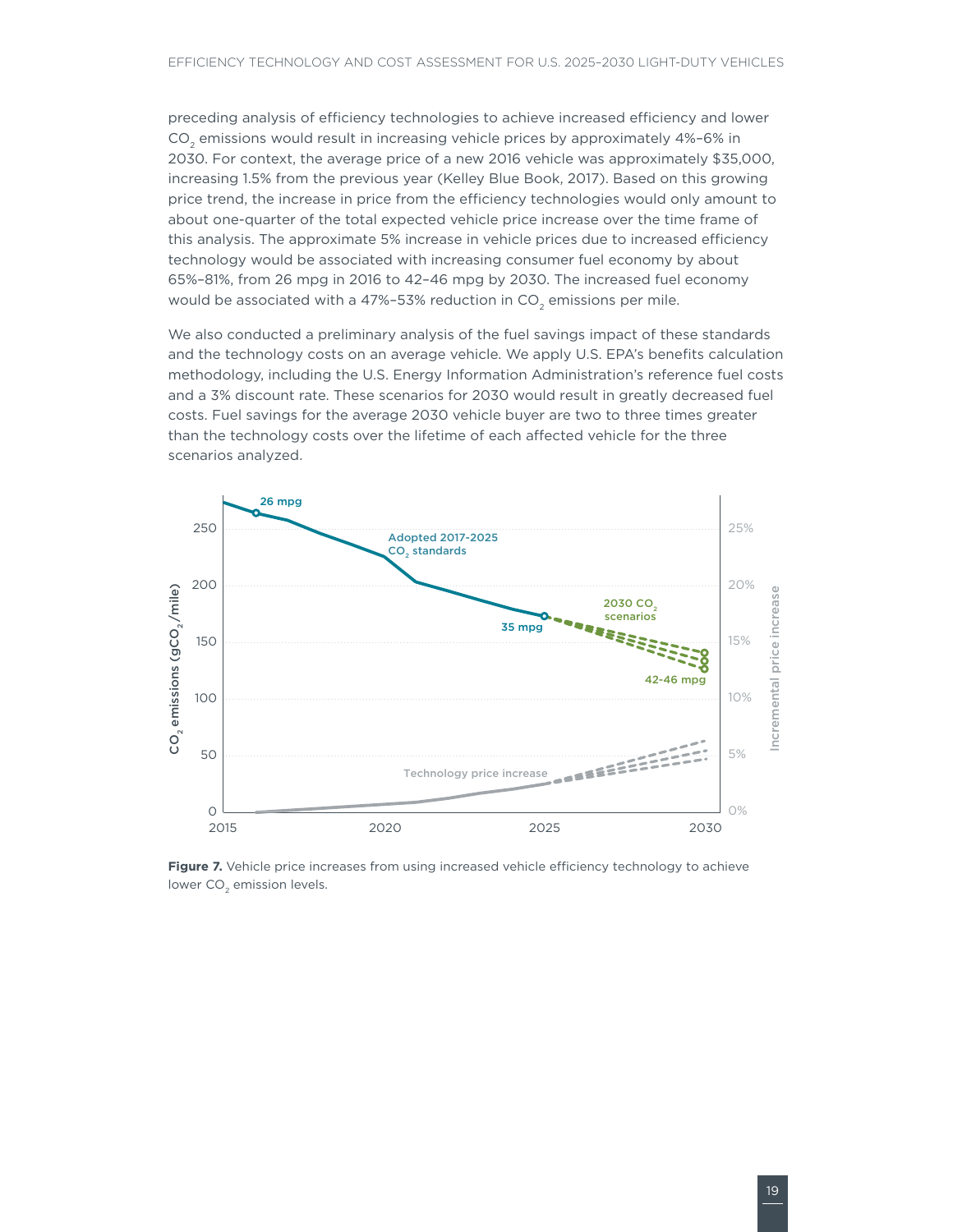### <span id="page-25-0"></span>IV. CONCLUSION

This work has numerous implications for future fuel efficiency and CO<sub>2</sub> standards, including insights related to technology availability and associated cost in the 2025–2030 time frame. The analysis builds on the extensive U.S. EPA technical inputs, state-of-the-art modeling, and underlying peer-reviewed reports. The analysis couples this U.S. EPA work with emerging efficiency technology developments to provide an update to the government's regulatory analysis for new vehicles in 2025, as well as estimate the technical potential and cost of continued fleet improvements for new vehicles through 2030.

The primary technology conclusion is that emerging efficiency technologies are expanding the frontier for internal combustion vehicles. Our analysis indicates that approximately 8%–10% greater efficiency improvement, compared to the latest regulatory agency analysis, is available and cost effective in advanced technology packages in the 2025 time frame. Continually improving technologies like cylinder deactivation, high compression Atkinson cycle engines, lightweighting, and mild hybrid technology will each allow several percent greater  $CO<sub>2</sub>$  emission reduction benefits than the 2022–2025 regulatory analysis indicated. These developments will allow internal combustion engine vehicles that are much more advanced than those in 2017 to continue to play the predominant role in most automakers' compliance strategies in the 2025 time frame.

Technology cost reduction among emerging technologies is indicating that previous government regulatory cost estimates have been too conservative. This follows a longstanding pattern whereby the auto industry innovates and finds less expensive paths to comply with standards once those standards have been in place for several years (e.g., see National Research Council, 2006). Updated technology cost studies, with input from leading technology suppliers, show direct injection, cooled exhaust gas recirculation, and lightweighting technology will cost hundreds of dollars less than federal analysis has indicated. Based primarily on rapid developments in battery packs, electric vehicle costs will be reduced by thousands of dollars per vehicle by 2025 compared to regulatory estimates. Including these latest technology developments and updated technology cost inputs, compliance costs for the U.S. 2025 standards will be 34%–40% lower than estimated in the latest regulatory agency analysis.

The impact of these findings on new consumer vehicle fuel economy is profound. Consumer fuel economy in model year 2015 was about 26 mpg. With the adopted 2025 standards, fuel economy is projected to reach 35 mpg. Based on this paper's technical assessment, scenarios for a progressively more efficient fleet at 4%–6% lower fuel use per mile annually would increase consumer fuel economy levels to 42–46 mpg in 2030, up 65%–81% from the 2016 average fuel economy. This translates directly into substantial consumer fuel savings. New vehicles in 2030 could consume at least 40% less fuel per mile than new 2016 vehicles. The three 2030 technology cases we analyzed resulted in consumer fuel savings that were two to three times the technology costs.

These greater efficiency levels by 2030 can be achieved cost-effectively, with the associated vehicle efficiency technology resulting in an approximate 4%–6% increase in vehicle prices. Although advanced combustion technologies could dominate most automakers' approaches to complying with the 2025 standards, greater electrification with hybrids and eventually plug-in electric vehicles is likely in the 2030 time frame.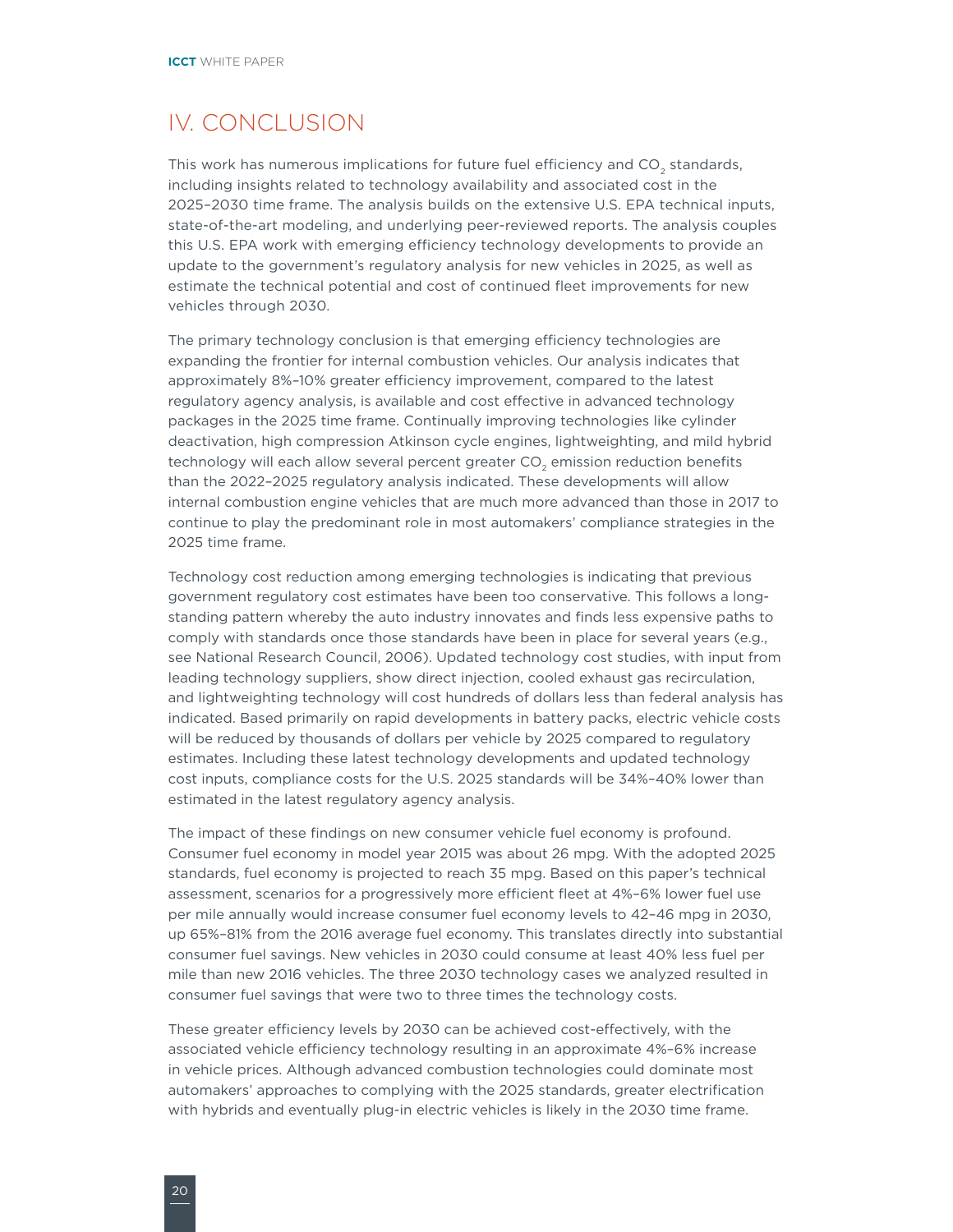Under the 2030 fleet scenarios analyzed, the launch of electric vehicles, including plug-in hybrids, would reach 13%–23% of the new vehicle fleet. This increased electrification trend is enabled by the battery industry's shift to higher production volume as the emerging suppliers compete and meet market demand globally. We emphasize that many automakers could deploy electric vehicle technology at greater levels than indicated by our minimum-compliance-cost scenarios, due to their plans to stake out technology leadership positions and be well positioned for the longer term. Other automakers may deploy fewer electric vehicles, choosing to exhaust advanced combustion efficiency options.

We note several additional implications of the results. Our updated technology assessment indicates that the average payback period will become even more advantageous to first vehicle owners than the regulatory agencies indicated. Further consumer fuel saving analysis would ideally investigate such implications, including the cost savings to consumers at various technology levels and the associated payback periods for given car buyers. There could also be much broader economic benefits from the increased sales of more attractive high-efficiency vehicles, increased fuel savings rippling through the economy, and employment benefits from the new technologies. Such impacts warrant further assessment to better understand the implications of shifting to a more efficient vehicle fleet.

A much broader investigation of the impacts of this work internationally would also be warranted. For example, major markets like Europe and China have similar questions regarding their automobile fleets' potential to help meet their climate and energy goals. Others, like Japan, Canada, India, Brazil, South Korea, and Mexico, have similar motivations and would also gain from a better understanding of the potential for 2025–2030 standards that go beyond their currently adopted policies. The expanding frontier of advanced combustion, hybridization, and plug-in electric vehicle technology affects all these markets. Adoption of progressive, harmonized, long-lead-time standards around the world would ensure that technology is widely deployed and would further reduce technology costs. This, in turn, would allow for greater and more cost-effective emission-reduction and oil-saving benefits.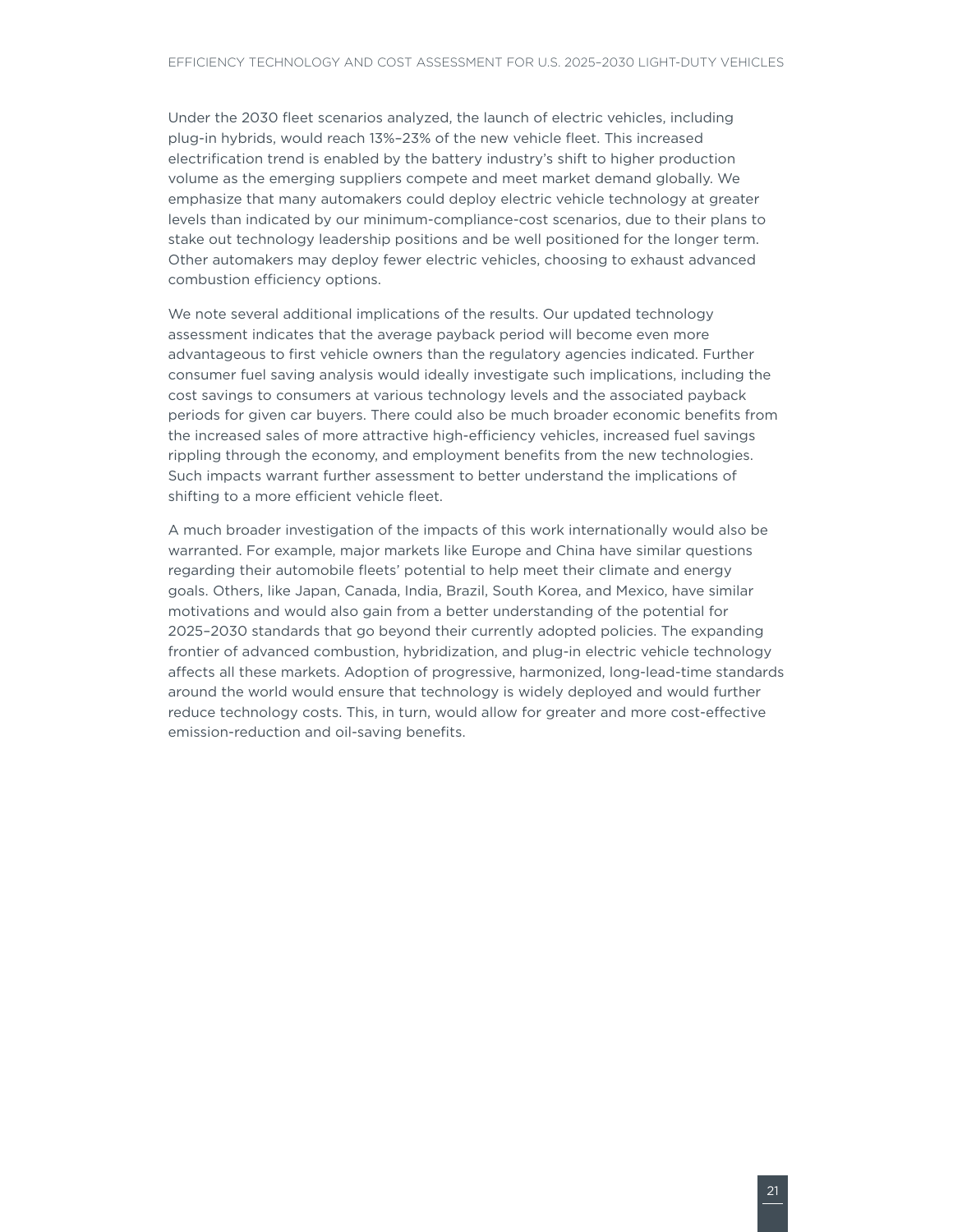### <span id="page-27-0"></span>REFERENCES

- Anderman, M. (2016a). *The xEV Industry Insider Report.* Retrieved from [http://www.](http://www.totalbatteryconsulting.com/industry-reports/xEV-report/Extract-from-the-xEV-Industry-Report.pdf) [totalbatteryconsulting.com/industry-reports/xEV-report/Extract-from-the-xEV-](http://www.totalbatteryconsulting.com/industry-reports/xEV-report/Extract-from-the-xEV-Industry-Report.pdf)[Industry-Report.pdf](http://www.totalbatteryconsulting.com/industry-reports/xEV-report/Extract-from-the-xEV-Industry-Report.pdf)
- Anderman, M. (2016b). The Tesla battery report: Tesla Motors: Battery technology, analysis of the gigafactory and model 3, and the automakers' perspectives. Retrieved from [http://www.totalbatteryconsulting.com/industry-reports/Tesla-report/Extract](http://www.totalbatteryconsulting.com/industry-reports/Tesla-report/Extract-from-the-Tesla-Battery-Report.pdf)[from-the-Tesla-Battery-Report.pdf](http://www.totalbatteryconsulting.com/industry-reports/Tesla-report/Extract-from-the-Tesla-Battery-Report.pdf)
- Caffrey, C., Bolon, K., Harris, H., & Kolwich, G. (2013). *Cost-effectiveness of a lightweight design for 2017–2020: An assessment of a midsize crossover utility vehicle* (SAE Technical Paper 2013-01-0656). Retrieved from<http://papers.sae.org/2013-01-0656/>
- Caffrey, C., Bolon, K., Kolwich, G., Johnston, R., & Shaw, T. (2015). *Cost-effectiveness of a lightweight design for 2020–2025: An assessment of a light-duty pickup truck* (SAE Technical Paper 2015-01-0559). Retrieved from [https://www.epa.gov/sites/production/](https://www.epa.gov/sites/production/files/2016-10/documents/2015-01-0559_0.pdf) [files/2016-10/documents/2015-01-0559\\_0.pdf.](https://www.epa.gov/sites/production/files/2016-10/documents/2015-01-0559_0.pdf)
- California Air Resources Board. (2016). The advanced clean cars program. Retrieved from<https://www.arb.ca.gov/msprog/acc/acc.htm>
- California Air Resources Board. (2017). Advanced Clean Cars: Midterm Review. Retrieved from<https://www.arb.ca.gov/msprog/acc/acc-mtr.htm>
- FEV. (2015). *2025 passenger car and light commercial vehicle powertrain technology analysis*. Retrieved from [http://www.theicct.org/2025-passenger-car-and-light](http://www.theicct.org/2025-passenger-car-and-light-commercial-vehicle-powertrain-technology-analysis)[commercial-vehicle-powertrain-technology-analysis.](http://www.theicct.org/2025-passenger-car-and-light-commercial-vehicle-powertrain-technology-analysis)
- International Council on Clean Transportation. (2016). Global passenger vehicle standards. Retrieved from<http://www.theicct.org/info-tools/global-passenger-vehicle-standards>
- International Council on Clean Transportation. (2017). Vehicle mass reduction: Resources. Retrieved from<http://www.theicct.org/vehicle-mass-reduction-resources>
- Isenstadt, A., German, J., & Dorobantu, M. (2016). *Naturally aspirated gasoline engines and cylinder deactivation*. Retrieved from [http://www.theicct.org/naturally-aspirated](http://www.theicct.org/naturally-aspirated-gas-engines-201606)[gas-engines-201606](http://www.theicct.org/naturally-aspirated-gas-engines-201606)
- Isenstadt, A., German, J., Dorobantu, M., Boggs, D., & Watson, T. (2016). *Downsized, boosted gasoline engines*. Retrieved from [http://www.theicct.org/downsized-boosted](http://www.theicct.org/downsized-boosted-gasoline-engines)[gasoline-engines](http://www.theicct.org/downsized-boosted-gasoline-engines)
- Isenstadt, A., German, J., Bubna, P., Wiseman, M., Venkatakrishnan, U., Abbasov, L., Guillen, P., Moroz, N., Richman, D., & Kolwich, G. (2016). *Lightweighting technology development and trends in U.S. passenger vehicles*. Retrieved from [http://www.theicct.](http://www.theicct.org/lightweighting-technology-development-and-trends-us-passenger-vehicles) [org/lightweighting-technology-development-and-trends-us-passenger-vehicles](http://www.theicct.org/lightweighting-technology-development-and-trends-us-passenger-vehicles)
- Kelley Blue Book. (2017). New-car transaction prices reach record high, increasing nearly 2 percent year-over-year in December 2016. Retreived from [http://mediaroom.kbb.](http://mediaroom.kbb.com/2017-01-04-New-Car-Transaction-Prices-Reach-Record-High-Increasing-Nearly-2-Percent-Year-Over-Year-In-December-2016-According-To-Kelley-Blue-Book) [com/2017-01-04-New-Car-Transaction-Prices-Reach-Record-High-Increasing-Nearly-](http://mediaroom.kbb.com/2017-01-04-New-Car-Transaction-Prices-Reach-Record-High-Increasing-Nearly-2-Percent-Year-Over-Year-In-December-2016-According-To-Kelley-Blue-Book)[2-Percent-Year-Over-Year-In-December-2016-According-To-Kelley-Blue-Book](http://mediaroom.kbb.com/2017-01-04-New-Car-Transaction-Prices-Reach-Record-High-Increasing-Nearly-2-Percent-Year-Over-Year-In-December-2016-According-To-Kelley-Blue-Book)
- Lutsey, N. (2012). Regulatory and technology lead-time: The case of US automobile greenhouse gas emission standards. *Transport policy*. 21: 179-190. [http://www.](http://www.sciencedirect.com/science/article/pii/S0967070X12000522) [sciencedirect.com/science/article/pii/S0967070X12000522](http://www.sciencedirect.com/science/article/pii/S0967070X12000522)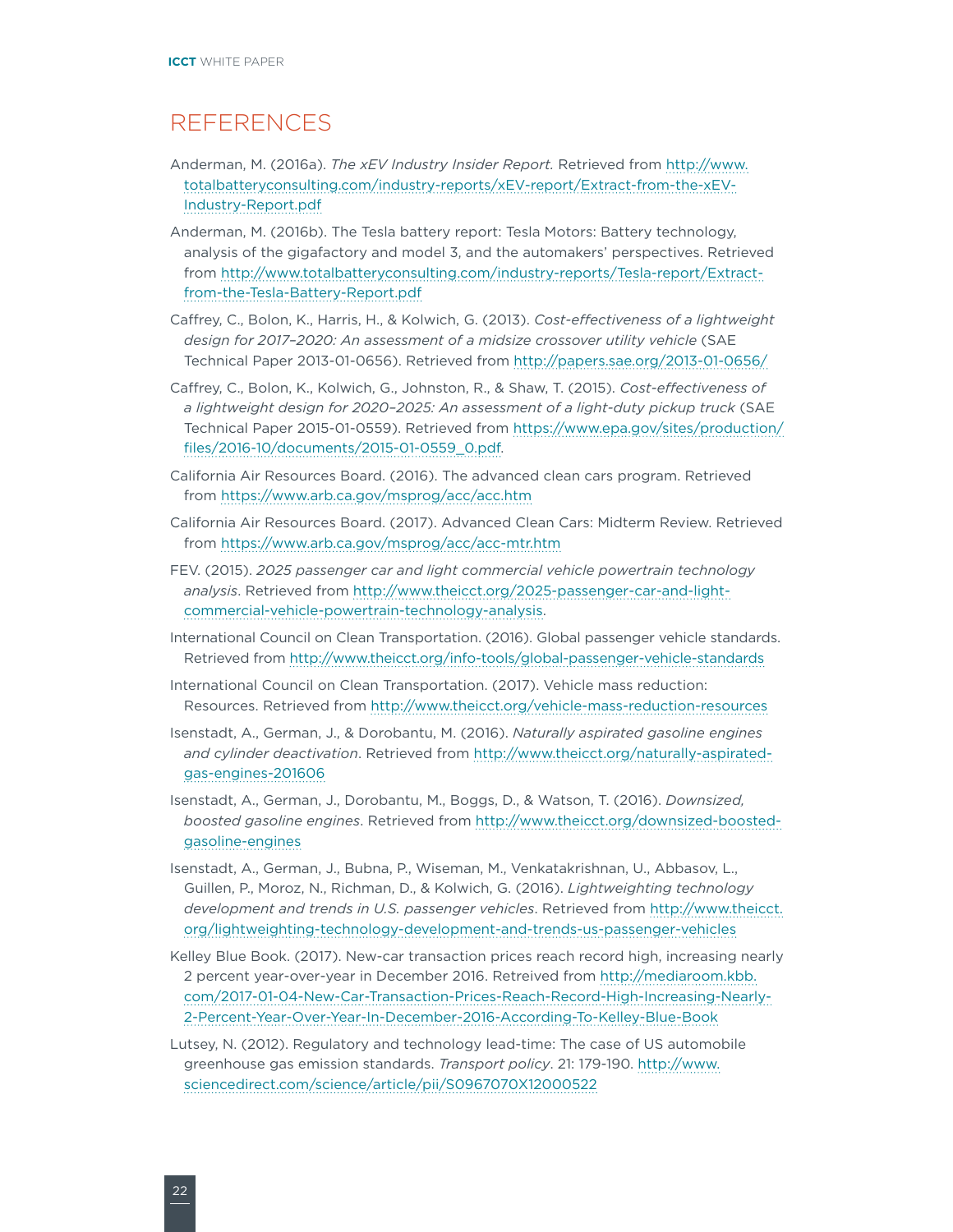- Martec. (2016). Diesel engine technology and the midterm evaluation: An analysis of compliance costs and benefits. Retrieved from [http://www.martecgroup.com/wp](http://www.martecgroup.com/wp-content/uploads/2016/05/The-Martec-Group-White-Paper-Diesel-Engine-Technology-and-the-Midterm-Evaluation-Summer-2016.pdf)[content/uploads/2016/05/The-Martec-Group-White-Paper-Diesel-Engine-Technology](http://www.martecgroup.com/wp-content/uploads/2016/05/The-Martec-Group-White-Paper-Diesel-Engine-Technology-and-the-Midterm-Evaluation-Summer-2016.pdf)[and-the-Midterm-Evaluation-Summer-2016.pdf](http://www.martecgroup.com/wp-content/uploads/2016/05/The-Martec-Group-White-Paper-Diesel-Engine-Technology-and-the-Midterm-Evaluation-Summer-2016.pdf)
- Meszler, D., German, J., Mock, P., & Bandivadekar, A. (2016). CO<sub>2</sub> reduction technologies for the European car and van fleet, a 2025–2030 assessment: methodology and summary of compliance costs for potential EU CO<sub>2</sub> standards. Retrieved from [http://www.theicct.](http://www.theicct.org/co2-reduction-technologies-european-car-and-van-fleet-2025-2030-assessment) [org/co2-reduction-technologies-european-car-and-van-fleet-2025-2030-assessment](http://www.theicct.org/co2-reduction-technologies-european-car-and-van-fleet-2025-2030-assessment)
- Miller, J., & Façanha, C. (2014). The state of clean transport policy: A 2014 synthesis of vehicle and fuel policy developments. Retrieved from [http://www.theicct.org/state-of](http://www.theicct.org/state-of-clean-transport-policy-2014)[clean-transport-policy-2014](http://www.theicct.org/state-of-clean-transport-policy-2014)
- National Highway Traffic Safety Administration. (2016). Light duty CAFE midterm evaluation: Model years 2022–2025. Retrieved from [https://www.nhtsa.gov/corporate](https://www.nhtsa.gov/corporate-average-fuel-economy/light-duty-cafe-midterm-evaluation)[average-fuel-economy/light-duty-cafe-midterm-evaluation](https://www.nhtsa.gov/corporate-average-fuel-economy/light-duty-cafe-midterm-evaluation)
- National Highway Traffic Safety Administration. (2017). Light-Duty CAFE Midterm Evaluation. Retrieved from [https://www.nhtsa.gov/corporate-average-fuel-economy/](https://www.nhtsa.gov/corporate-average-fuel-economy/light-duty-cafe-midterm-evaluation#publications) [light-duty-cafe-midterm-evaluation#publications](https://www.nhtsa.gov/corporate-average-fuel-economy/light-duty-cafe-midterm-evaluation#publications)
- National Research Council. (2006). State and federal standards for mobile source emissions. National Academies Press. Retrieved from [http://www.nap.edu/](http://www.nap.edu/catalog/11586.html) [catalog/11586.html](http://www.nap.edu/catalog/11586.html)
- National Research Council. (2013). *Transitions to alternative vehicles and fuels.* National Academies Press. Retrieved from [http://www.nap.edu/catalog/18264/transitions-to](http://www.nap.edu/catalog/18264/transitions-to-alternative-vehicles-and-fuels)[alternative-vehicles-and-fuels](http://www.nap.edu/catalog/18264/transitions-to-alternative-vehicles-and-fuels)
- Nelson, P., Ahmed, S., Gallagher, K., & Dees, D. (2015). Cost savings for manufacturing lithium batteries in a flexible plant. *Journal of Power Sources* (283): 506-516. Retrieved from <http://www.sciencedirect.com/science/article/pii/S0378775315003882>
- Nissan. (2016). Infiniti VC-Turbo: The world's first production-ready variable compression ratio engine. Retrieved from [https://newsroom.nissan-global.com/releases/infiniti-vc-t](https://newsroom.nissan-global.com/releases/infiniti-vc-t-the-worlds-first-production-ready-variable-compression-ratio-engine)[the-worlds-first-production-ready-variable-compression-ratio-engine.](https://newsroom.nissan-global.com/releases/infiniti-vc-t-the-worlds-first-production-ready-variable-compression-ratio-engine)
- Posada, F., Bandivadekar, A., & German, J. (2012). *Estimated cost of emission reduction technologies for LDVs*. Retrieved from [http://www.theicct.org/estimated-cost](http://www.theicct.org/estimated-cost-emission-reduction-technologies-ldvs)[emission-reduction-technologies-ldvs](http://www.theicct.org/estimated-cost-emission-reduction-technologies-ldvs)
- Slowik, P., Pavlenko, N., & Lutsey, N. (2016). *Assessment of next-generation electric vehicle technologies*. Retrieved from [http://www.theicct.org/next-generation-electric](http://www.theicct.org/next-generation-electric-vehicle-technologies)[vehicle-technologies](http://www.theicct.org/next-generation-electric-vehicle-technologies)
- U.S. Environmental Protection Agency. (2011). 2011 commitment letters for 2017–2025 Light-Duty National Program. Retrieved from [https://www.epa.gov/regulations](https://www.epa.gov/regulations-emissions-vehicles-and-engines/2011-commitment-letters-2017-2025-light-duty-national)[emissions-vehicles-and-engines/2011-commitment-letters-2017-2025-light-duty-national](https://www.epa.gov/regulations-emissions-vehicles-and-engines/2011-commitment-letters-2017-2025-light-duty-national)
- U.S. Environmental Protection Agency. (2014). Final rule for control of air pollution from motor vehicles: Tier 3 motor vehicle emission and fuel standards. Retrieved from [https://www.epa.gov/regulations-emissions-vehicles-and-engines/final-rule-control](https://www.epa.gov/regulations-emissions-vehicles-and-engines/final-rule-control-air-pollution-motor-vehicles-tier-3)[air-pollution-motor-vehicles-tier-3](https://www.epa.gov/regulations-emissions-vehicles-and-engines/final-rule-control-air-pollution-motor-vehicles-tier-3)
- U.S. Environmental Protection Agency. (2016a). *Light-duty automotive technology, carbon dioxide emissions, and fuel economy trends: 1975 through 2016.* Retrieved from <https://www.epa.gov/fuel-economy/trends-report>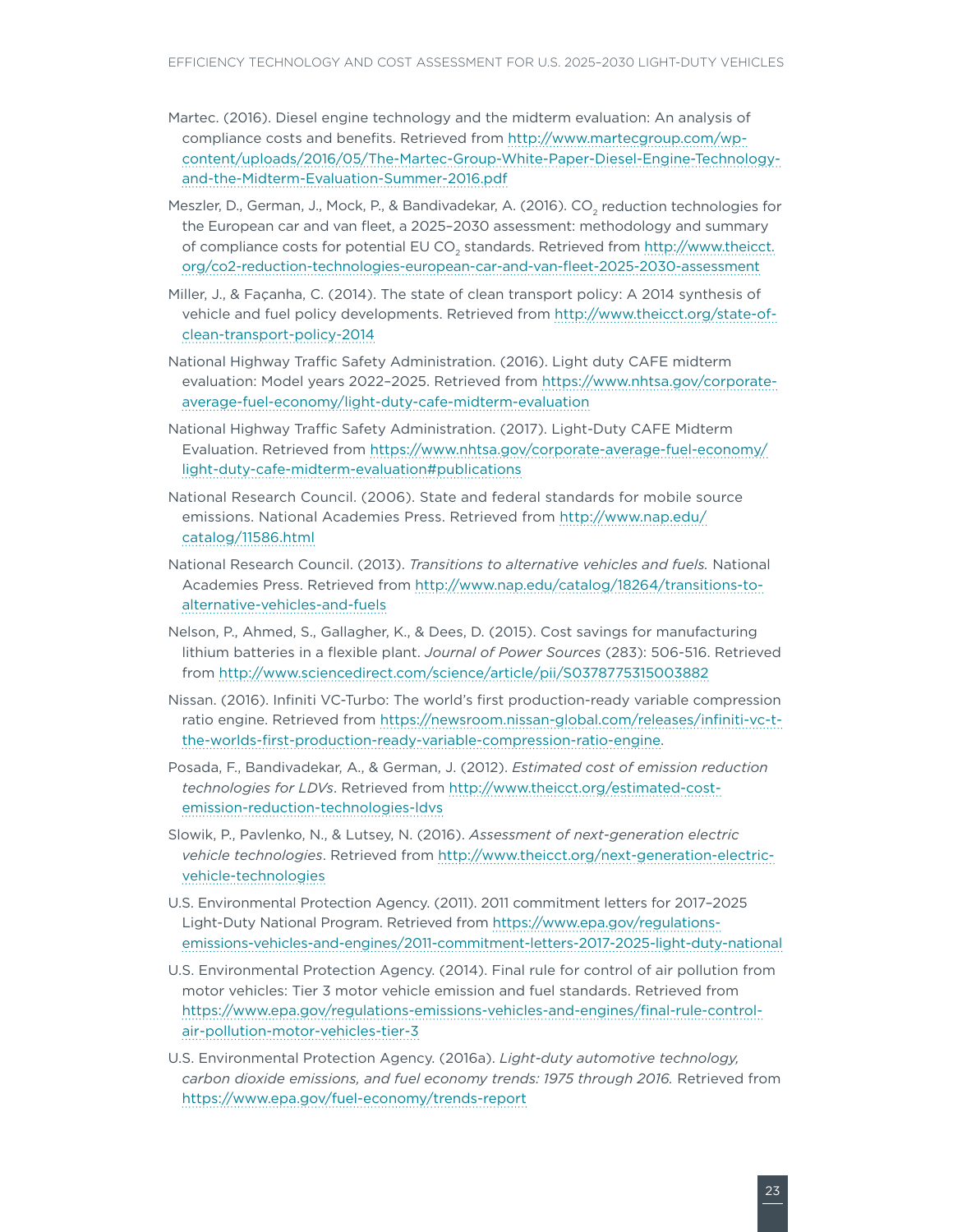- U.S. Environmental Protection Agency. (2016b). *Greenhouse gas emission standards*  for light-duty vehicles: Manufacturer performance report for the 2015 model *year.* Retrieved from [https://www.epa.gov/sites/production/files/2016-11/](https://www.epa.gov/sites/production/files/2016-11/documents/420r16014.pdf) [documents/420r16014.pdf](https://www.epa.gov/sites/production/files/2016-11/documents/420r16014.pdf).
- U.S. Environmental Protection Agency. (2016c). Proposed determination on the appropriateness of the model year 2022–2025 light-duty vehicle greenhouse gas emissions standards under the midterm evaluation. Retrieved from [https://www.](https://www.federalregister.gov/documents/2016/12/06/2016-29255/proposed-determination-on-the-appropriateness-of-the-model-year-2022-2025-light-duty-vehicle) [federalregister.gov/documents/2016/12/06/2016-29255/proposed-determination-on](https://www.federalregister.gov/documents/2016/12/06/2016-29255/proposed-determination-on-the-appropriateness-of-the-model-year-2022-2025-light-duty-vehicle)[the-appropriateness-of-the-model-year-2022-2025-light-duty-vehicle](https://www.federalregister.gov/documents/2016/12/06/2016-29255/proposed-determination-on-the-appropriateness-of-the-model-year-2022-2025-light-duty-vehicle)
- U.S. Environmental Protection Agency. (2017a). *Final determination on the appropriateness of the model year 2022–2025 light-duty vehicle greenhouse gas emissions standards under the midterm evaluation.* Retrieved from [https://www.epa.](https://www.epa.gov/sites/production/files/2017-01/documents/420r17001.pdf) [gov/sites/production/files/2017-01/documents/420r17001.pdf](https://www.epa.gov/sites/production/files/2017-01/documents/420r17001.pdf)
- U.S. Environmental Protection Agency. (2017b). EPA Technical Projects to Inform the Midterm Evaluation. Retrieved from [https://www.epa.gov/regulations-emissions](https://www.epa.gov/regulations-emissions-vehicles-and-engines/midterm-evaluation-light-duty-vehicle-greenhouse-gas-ghg#technical-projects)[vehicles-and-engines/midterm-evaluation-light-duty-vehicle-greenhouse-gas](https://www.epa.gov/regulations-emissions-vehicles-and-engines/midterm-evaluation-light-duty-vehicle-greenhouse-gas-ghg#technical-projects)[ghg#technical-projects](https://www.epa.gov/regulations-emissions-vehicles-and-engines/midterm-evaluation-light-duty-vehicle-greenhouse-gas-ghg#technical-projects)
- U.S. Environmental Protection Agency. (2017c). EPA Publications Informing the Midterm Evaluation. Retrieved from [https://www.epa.gov/regulations-emissions-vehicles-and](https://www.epa.gov/regulations-emissions-vehicles-and-engines/midterm-evaluation-light-duty-vehicle-greenhouse-gas-ghg#publication)[engines/midterm-evaluation-light-duty-vehicle-greenhouse-gas-ghg#publication](https://www.epa.gov/regulations-emissions-vehicles-and-engines/midterm-evaluation-light-duty-vehicle-greenhouse-gas-ghg#publication)
- U.S. Environmental Protection Agency. (2017d). Optimization model for reducing emissions of greenhouse gases from automobiles [OMEGA]. (Version v1.4.56.) Retrieved from [https://www.epa.gov/regulations-emissions-vehicles-and-engines/](https://www.epa.gov/regulations-emissions-vehicles-and-engines/optimization-model-reducing-emissions-greenhouse-gases) [optimization-model-reducing-emissions-greenhouse-gases](https://www.epa.gov/regulations-emissions-vehicles-and-engines/optimization-model-reducing-emissions-greenhouse-gases).
- Wolfram, P., & Lutsey, N. (2016). *Electric vehicles: Literature review of technology costs and carbon emissions.* Retrieved from [http://www.theicct.org/lit-review-ev-tech-costs](http://www.theicct.org/lit-review-ev-tech-costs-co2-emissions-2016)[co2-emissions-2016](http://www.theicct.org/lit-review-ev-tech-costs-co2-emissions-2016)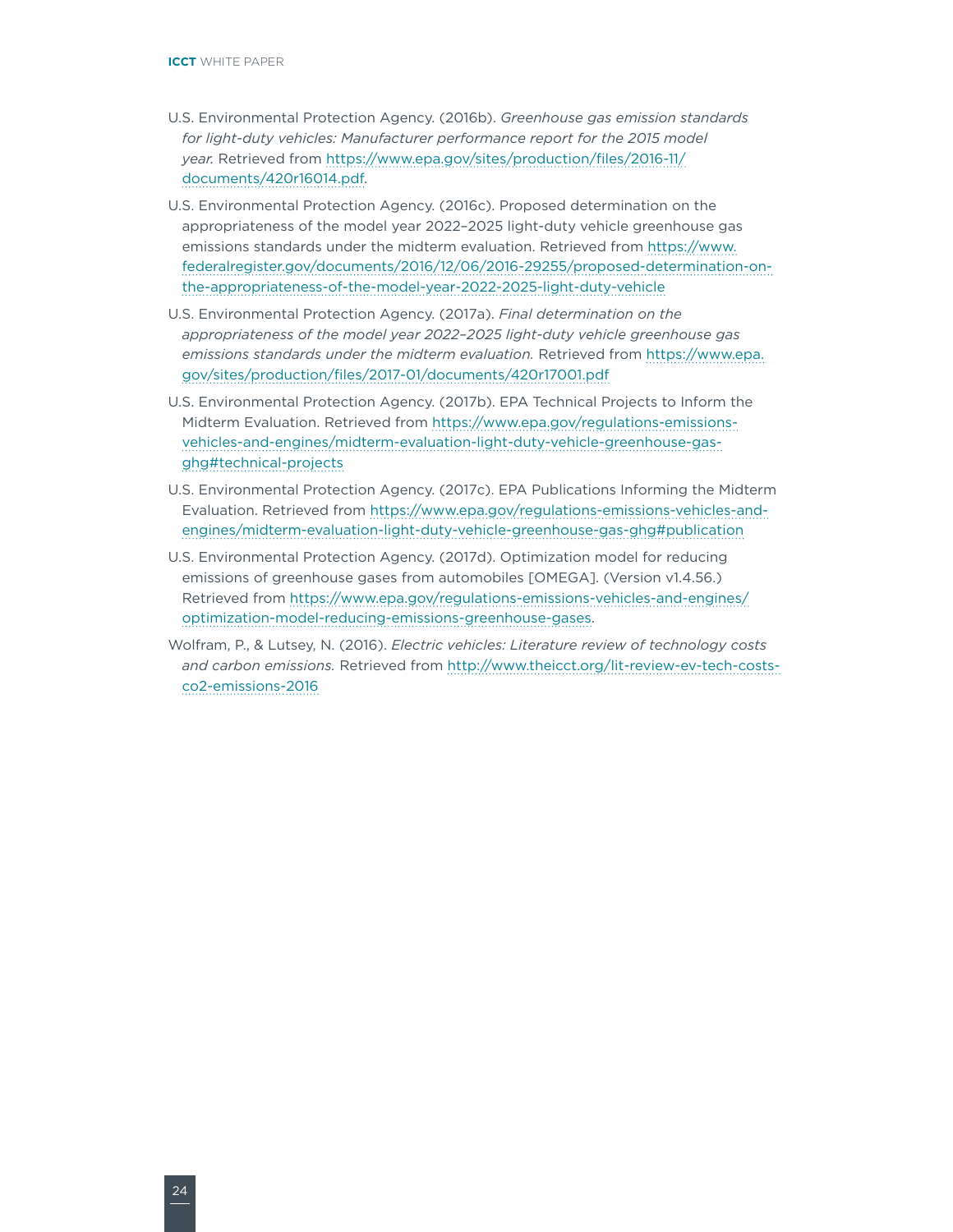# <span id="page-30-0"></span>APPENDIX

This section provides additional details associated with the technology progressions for 2025 CO<sub>2</sub>-reduction technologies. For the passenger cars and crossovers of vehicle type #6, Table A1 shows U.S. EPA's data for the final lowest cost technology progression (from Figure 2), and Table A2 shows ICCT's updated data (Figure 3). For the light trucks in vehicle type #21, Table A3 shows U.S. EPA's data for the final lowest cost technology progression (Figure 4) and Table A4 shows ICCT's updated data (Figure 5). Following the four tables is Table 5, which defines the technology packages abbreviations.

Table A1. Technology packages, CO<sub>2</sub> emissions, and 2025 cost for U.S. EPA passenger car and crossover (vehicle type #6)

| <b>Technology Package</b>                                                                   | Percent CO <sub>2</sub><br>reduction | Test cycle<br>$CO2$ (g/mi) | <b>Incremental vehicle</b><br>price in 2025 (2015 \$) |
|---------------------------------------------------------------------------------------------|--------------------------------------|----------------------------|-------------------------------------------------------|
| Baseline (inline 4-cylinder dual overhead cam, 4-speed automatic transmission)              | 0%                                   | 248                        | \$0                                                   |
| LUB, EFR1, LRR1, IACC1, EPS, Aero1, LDB, DCP, WR5, TRX11                                    | 20%                                  | 197                        | \$362                                                 |
| LUB, EFR1, LRR1, IACC1, EPS, Aero1, LDB, DCP, WR5, TRX21                                    | 26%                                  | 183                        | \$499                                                 |
| EFR2, LRR2, IACC1, EPS, Aero1, LDB, DCP, WR5, TRX21                                         | 28%                                  | 177                        | \$610                                                 |
| EFR2, LRR2, IACC2, EPS, Aero2, LDB, DCP, WR5, TRX21                                         | 32%                                  | 169                        | \$811                                                 |
| EFR2, LRR2, IACC2, EPS, Aero2, LDB, DCP, WR10, TRX21                                        | 34%                                  | 163                        | \$929                                                 |
| EFR2, LRR2, IACC2, EPS, Aero2, LDB, DCP, WR10, TRX22                                        | 37%                                  | 156                        | \$1,150                                               |
| EFR2, LRR2, IACC2, EPS, Aero2, LDB, DCP, Deac, WR10, TRX22                                  | 38%                                  | 153                        | \$1,255                                               |
| EFR2, LRR2, IACC2, EPS, Aero2, LDB, DCP, Deac, GDI, ATK, EGR, WR10, TRX22                   | 45%                                  | 135                        | \$1,932                                               |
| EFR2, LRR2, IACC2, EPS, Aero2, LDB, DCP, Deac, GDI, ATK, EGR, OC1, WR10, TRX22              | 46%                                  | 134                        | \$2,006                                               |
| EFR2, LRR2, IACC2, EPS, Aero2, LDB, DCP, Deac, GDI, ATK, EGR, OC1, WR15, TRX22              | 48%                                  | 129                        | \$2,259                                               |
| EFR2, LRR2, IACC2, EPS, Aero2, LDB, DCP, Deac, GDI, SS, ATK, EGR, OC1, WR15, TRX22          | 49%                                  | 126                        | \$2,591                                               |
| EFR2, LRR2, IACC2, EPS, Aero2, LDB, DCP, Deac, GDI, SS, ATK, EGR, OC2, WR15, TRX22          | 50%                                  | 125                        | \$2,697                                               |
| EFR2, LRR2, IACC2, EPS, Aero2, LDB, DCP, Deac, GDI, SS, ATK, EGR, OC2, WR20, TRX22          | 51%                                  | 120                        | \$3,058                                               |
| EFR2, LRR2, IACC2, EPS, Aero2, LDB, DCP, Deac, GDI, SS, ATK, TURBM, EGR, OC2, WR20, TRX22   | 54%                                  | 115                        | \$3,861                                               |
| EFR2, LRR2, IACC2, EPS, Aero2, LDB, DCP, Deac, GDI, MHEV, ATK, TURBM, EGR, OC2, WR20, TRX22 | 56%                                  | <b>110</b>                 | \$4,343                                               |
| LRR2, IACC1, EPS, Aero2, LDB, EV75 mile, WR20                                               | 100%                                 | $\circ$                    | \$8,591                                               |
| LRR2, IACC1, EPS, Aero2, LDB, EV100 mile, WR20                                              | 100%                                 | $\circ$                    | \$9,382                                               |
| LRR2, IACC1, EPS, Aero2, LDB, EV200 mile, WR20                                              | 100%                                 | $\circ$                    | \$12,301                                              |

Table A2. Technology packages, CO<sub>2</sub> emissions, and 2025 cost for ICCT updated passenger car and crossover (vehicle type #6)

| <b>Technology Package</b>                                                                    | Percent CO <sub>2</sub><br>reduction | <b>Test cycle</b><br>$CO2$ (g/mi) | <b>Incremental vehicle</b><br>price in 2025 (2015 \$) |
|----------------------------------------------------------------------------------------------|--------------------------------------|-----------------------------------|-------------------------------------------------------|
| Baseline (inline 4-cylinder dual overhead cam, 4-speed automatic transmission)               | 0%                                   | 248                               | \$0                                                   |
| LUB, EFR1, LRR1, IACC1, EPS, Aero1, LDB, DCP, WR10, TRX11                                    | 23%                                  | 191                               | \$378                                                 |
| LUB, EFR1, LRR1, IACC1, EPS, Aero1, LDB, DCP, WR10, TRX21                                    | 29%                                  | 177                               | \$515                                                 |
| LUB, EFR1, LRR1, IACC1, EPS, Aero1, LDB, DCP, GDI, ATK, EGR, WR10, TRX21                     | 40%                                  | 150                               | \$901                                                 |
| LUB, EFR1, LRR1, IACC1, EPS, Aero1, LDB, DCP, DVVL, DyDeac, GDI, ATK, EGR, WR10, TRX21       | 44%                                  | 139                               | \$1.085                                               |
| EFR2, LRR2, IACC1, EPS, Aero1, LDB, DCP, DVVL, DyDeac, GDI, ATK, EGR, WR10, TRX21            | 46%                                  | 135                               | \$1.196                                               |
| EFR2, LRR2, IACC1, EPS, Aero1, LDB, DCP, DVVL, DyDeac, GDI, ATK, EGR, WR15, TRX21            | 48%                                  | 130                               | \$1,322                                               |
| EFR2, LRR2, IACC1, EPS, Aero1, LDB, DCP, DVVL, DyDeac, GDI, ATK, EGR, WR15, TRX22            | 51%                                  | 123                               | \$1,544                                               |
| EFR2, LRR2, IACC2, EPS, Aero2, LDB, DCP, DVVL, DyDeac, GDI, ATK, EGR, WR15, TRX22            | 53%                                  | 117                               | \$1,744                                               |
| EFR2, LRR2, IACC2, EPS, Aero2, LDB, DCP, DVVL, DyDeac, GDI, ATK, EGR, WR20, TRX22            | 55%                                  | 112                               | \$1,928                                               |
| EFR2, LRR2, IACC2, EPS, Aero2, LDB, DCP, DVVL, DyDeac, GDI, SS, ATK, EGR, OC1, WR20, TRX22   | 56%                                  | 109                               | \$2,333                                               |
| EFR2, LRR2, IACC2, EPS, Aero2, LDB, DCP, DVVL, DyDeac, GDI, SS, ATK, EGR, OC2, WR20, TRX22   | 57%                                  | 107                               | \$2,439                                               |
| EFR2, LRR2, IACC2, EPS, Aero2, LDB, DCP, DVVL, DyDeac, GDI, MHEV, ATK, EGR, OC2, WR20, TRX22 | 59%                                  | 103                               | \$2,921                                               |
| LRR2, IACC1, EPS, Aero2, LDB, EV100 mile, WR20                                               | 100%                                 | $\circ$                           | \$4,151                                               |
| LRR2, IACC1, EPS, Aero2, LDB, EV125 mile, WR20                                               | 100%                                 | $\circ$                           | \$5,122                                               |
| LRR2, IACC1, EPS, Aero2, LDB, EV200 mile, WR20                                               | 100%                                 | $\Omega$                          | \$6,963                                               |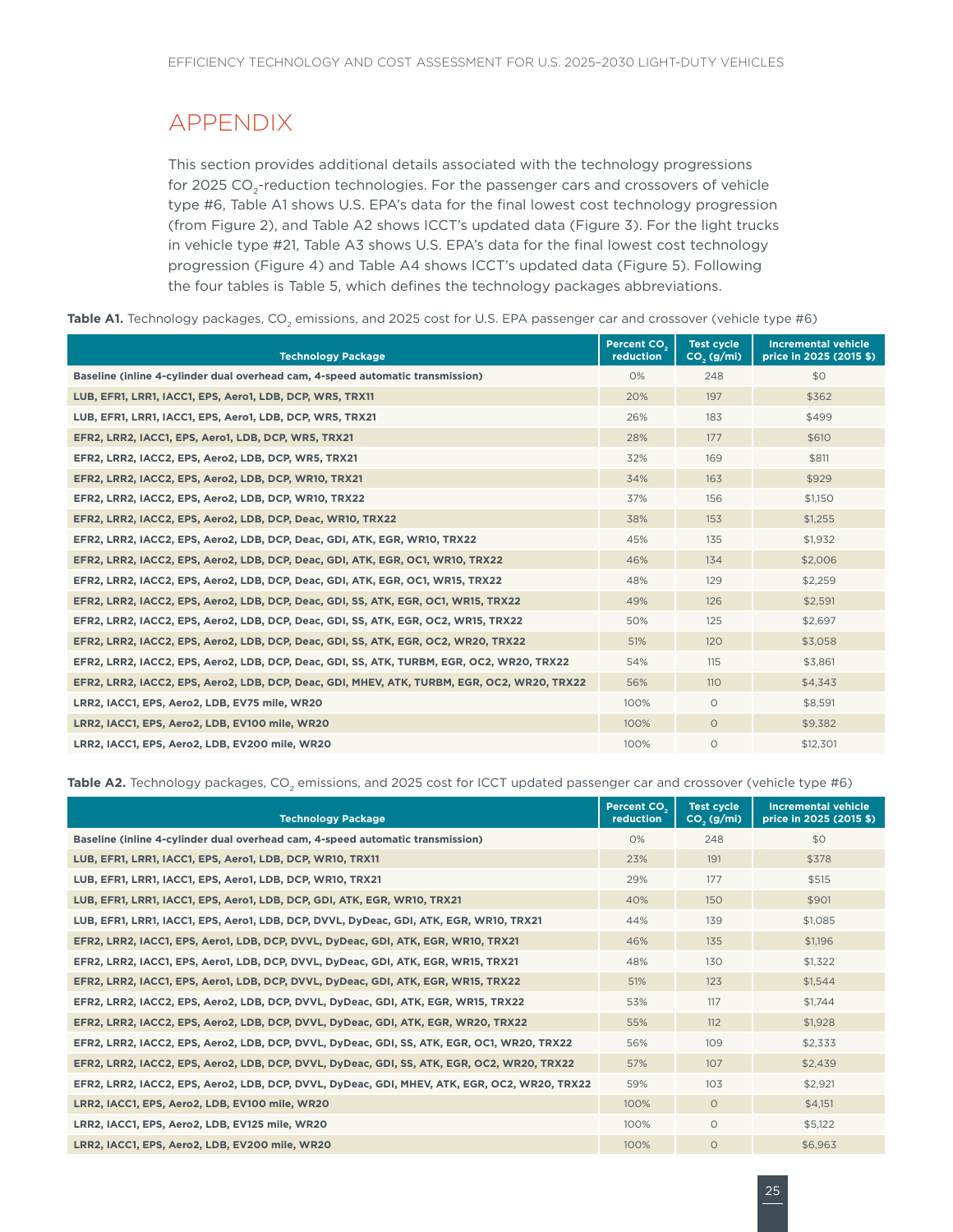| <b>Technology Package</b>                                                                       | Percent CO.<br>reduction | <b>Test cycle</b><br>CO <sub>2</sub> (g/ml) | <b>Incremental vehicle</b><br>price in 2025 (2015 \$) |
|-------------------------------------------------------------------------------------------------|--------------------------|---------------------------------------------|-------------------------------------------------------|
| Baseline (V-6 engine dual overhead cam, 4-speed automatic transmission)                         | 0%                       | 349                                         | \$0                                                   |
| LUB, EFR1, LRR1, IACC1, EPS, Aero1, LDB, DCP, WR5, TRX21                                        | 28%                      | 250                                         | \$586                                                 |
| LUB, EFR1, LRR1, IACC1, EPS, Aero1, LDB, DCP, WR5, TRX22                                        | 32%                      | 236                                         | \$807                                                 |
| LUB, EFR1, LRR1, IACC2, EPS, Aero2, LDB, DCP, WR5, TRX22                                        | 35%                      | 226                                         | \$1,008                                               |
| EFR2, LRR2, IACC2, EPS, Aero2, LDB, DCP, WR5, TRX22                                             | 38%                      | 218                                         | \$1,150                                               |
| EFR2, LRR2, IACC2, EPS, Aero2, LDB, DCP, WR10, TRX22                                            | 40%                      | 210                                         | \$1,303                                               |
| EFR2, LRR2, IACC2, EPS, Aero2, LDB, DCP, GDI, TDS18, WR10, TRX22                                | 43%                      | 198                                         | \$1,581                                               |
| EFR2, LRR2, IACC2, EPS, Aero2, LDB, DCP, DVVL, GDI, TDS18, WR10, TRX22                          | 44%                      | 194                                         | \$1,729                                               |
| EFR2, LRR2, IACC2, EPS, Aero2, LDB, DCP, DVVL, GDI, SS, TDS18, WR10, TRX22                      | 46%                      | 190                                         | \$2,061                                               |
| EFR2, LRR2, IACC2, EPS, Aero2, LDB, DCP, DVVL, GDI, MHEV, TDS18, WR10, TRX22                    | 48%                      | 180                                         | \$2,542                                               |
| EFR2, LRR2, IACC2, EPS, Aero2, LDB, DCP, DVVL, GDI, MHEV, TDS18, OC1, WR10, TRX22               | 49%                      | 178                                         | \$2,616                                               |
| EFR2, LRR2, IACC2, EPS, Aero2, LDB, DCP, DVVL, GDI, MHEV, TDS24, EGR, OC1, WR10, TRX22          | 52%                      | 167                                         | \$3,208                                               |
| EFR2, LRR2, IACC2, EPS, Aero2, LDB, DCP, DVVL, GDI, MHEV, TDS24, EGR, OC1, WR15, TRX22          | 53%                      | 162                                         | \$3,537                                               |
| EFR2, LRR2, IACC2, EPS, Aero2, LDB, DCP, DVVL, GDI, MHEV, TDS24, EGR, OC2, WR15, TRX22          | 54%                      | 161                                         | \$3,643                                               |
| EFR2, LRR2, IACC2, EPS, Aero2, LDB, DCP, DVVL, GDI, MHEV, TDS24, EGR, OC2, WR20, TRX22          | 55%                      | 156                                         | \$4,112                                               |
| EFR2, LRR2, IACC2, EPS, Aero2, LDB, DCP, DVVL, GDI, MHEV, SA, TDS24, EGR, OC2, WR20, TRX22      | 56%                      | 155                                         | \$4,203                                               |
| EFR2, LRR2, IACC2, EPS, Aero2, LDB, DCP, Deac, GDI, MHEV, ATK, TURBM, EGR, OC2, WR20, TRX22     | 58%                      | 146                                         | \$5,511                                               |
| EFR2, LRR2, IACC2, EPS, Aero2, LDB, DCP, Deac, GDI, MHEV, SA, ATK, TURBM, EGR, OC2, WR20, TRX22 | 58%                      | 145                                         | \$5,602                                               |
| LRR2, IACC1, EPS, Aero2, LDB, EV75 mile, WR20                                                   | 100%                     | $\circ$                                     | \$10,877                                              |
| LRR2, IACC1, EPS, Aero2, LDB, EV100 mile, WR20                                                  | 100%                     | $\circ$                                     | \$11,477                                              |
| LRR2, IACC1, EPS, Aero2, LDB, EV200 mile, WR20                                                  | 100%                     | $\circ$                                     | \$14,888                                              |

#### Table A3. Technology packages, CO<sub>2</sub> emissions, and 2025 cost for U.S. EPA light truck (vehicle type #21)

Table A4. Technology packages, CO<sub>2</sub> emissions, and 2025 cost for ICCT updated light truck (vehicle type #21)

| <b>Technology Package</b>                                                                    | Percent CO <sub>2</sub><br>reduction | <b>Test cycle</b><br>CO <sub>2</sub> (g/ml) | <b>Incremental vehicle</b><br>price in 2025 (2015 \$) |
|----------------------------------------------------------------------------------------------|--------------------------------------|---------------------------------------------|-------------------------------------------------------|
| Baseline (V-6 engine dual overhead cam, 4-speed automatic transmission)                      | 0%                                   | 349                                         | \$0                                                   |
| LUB, EFR1, LRR1, IACC1, EPS, Aero1, LDB, DCP, WR5, TRX11                                     | 22%                                  | 273                                         | \$416                                                 |
| LUB, EFR1, LRR1, IACC1, EPS, Aero1, LDB, DCP, WR5, TRX21                                     | 28%                                  | 250                                         | \$553                                                 |
| LUB, EFR1, LRR1, IACC1, EPS, Aero1, LDB, DCP, WR10, TRX21                                    | 31%                                  | 241                                         | \$607                                                 |
| LUB, EFR1, LRR1, IACC1, EPS, Aero1, LDB, DCP, GDI, TDS18, WR10, TRX21                        | 35%                                  | 227                                         | \$788                                                 |
| EFR2, LRR2, IACC1, EPS, Aero1, LDB, DCP, GDI, TDS18, WR10, TRX21                             | 37%                                  | 219                                         | \$900                                                 |
| LUB, EFR1, LRR1, IACC1, EPS, Aero1, LDB, DCP, DVVL, DyDeac, GDI, ATK, EGR, WR10, TRX22       | 49%                                  | 179                                         | \$1,621                                               |
| LUB, EFR1, LRR1, IACC2, EPS, Aero2, LDB, DCP, DVVL, DyDeac, GDI, ATK, EGR, WR10, TRX22       | 51%                                  | 171                                         | \$1,822                                               |
| EFR2, LRR2, IACC2, EPS, Aero2, LDB, DCP, DVVL, DyDeac, GDI, ATK, EGR, WR10, TRX22            | 53%                                  | 165                                         | \$1,963                                               |
| EFR2, LRR2, IACC2, EPS, Aero2, LDB, DCP, DVVL, DyDeac, GDI, ATK, EGR, WR15, TRX22            | 55%                                  | 159                                         | \$2,127                                               |
| EFR2, LRR2, IACC2, EPS, Aero2, LDB, DCP, DVVL, DyDeac, GDI, ATK, EGR, WR20, TRX22            | 56%                                  | 152                                         | \$2.365                                               |
| EFR2, LRR2, IACC2, EPS, Aero2, LDB, DCP, DVVL, DyDeac, GDI, SS, ATK, EGR, WR20, TRX22        | 57%                                  | 149                                         | \$2,697                                               |
| EFR2, LRR2, IACC2, EPS, Aero2, LDB, DCP, DVVL, DyDeac, GDI, SS, ATK, EGR, OC1, WR20, TRX22   | 58%                                  | 148                                         | \$2,770                                               |
| EFR2, LRR2, IACC2, EPS, Aero2, LDB, DCP, DVVL, DyDeac, GDI, SS, ATK, EGR, OC2, WR20, TRX22   | 58%                                  | 146                                         | \$2,876                                               |
| EFR2, LRR2, IACC2, EPS, Aero2, LDB, DCP, DVVL, DyDeac, GDI, MHEV, ATK, EGR, OC2, WR20, TRX22 | 60%                                  | 140                                         | \$3,358                                               |
| LRR2, IACC1, EPS, Aero2, LDB, EV100 mile, WR20                                               | 100%                                 | $\circ$                                     | \$5,931                                               |
| LRR2, IACC1, EPS, Aero2, LDB, EV125 mile, WR20                                               | 100%                                 | $\circ$                                     | \$7,095                                               |
| LRR2, IACC1, EPS, Aero2, LDB, EV200 mile, WR20                                               | 100%                                 | $\circ$                                     | \$9,527                                               |